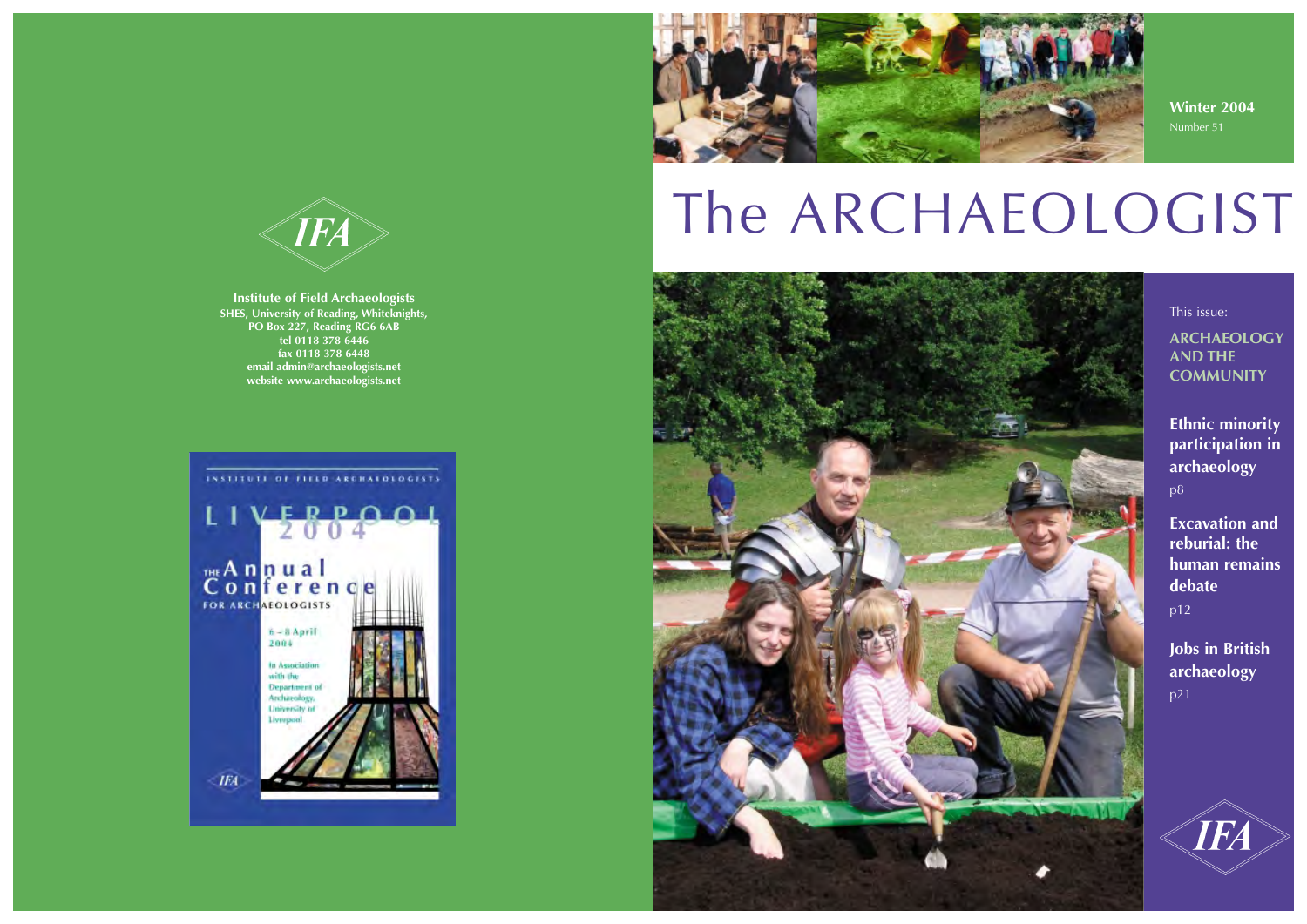



In association with the Department of Archaeology, University of Liverpon



## **View from the Chair** *Deborah Porter*

**Tuition fees and archaeology** *Kenneth Aitchison and John SC Lewis* **Ethnic minority participation in archaeology: making it happen** *James Friel* **Standards for recording human remains** *Jacqueline McKinley* **Excavation and reburial: the human remains debate** *Alison Taylor* **Professional registration in forensic archaeology** *Corinne Duhig* **HELM: training the decision makers** *Catherine Cavanagh* **Medieval pottery production in England: a new gazetteer** *Phil Marter and Chris Gerrard* **The wreck of the** *Dimitris Gary Green* **Index to** *The Archaeologist***, issues 1–50 Jobs in British archaeology 2003** *James Drummond-Murray* **The Shotton project: taking the Palaeolithic to the public** *Alex Lang* **Forest of Dean archaeological survey: an outreach update** *Danielle Wootton* **A commercial archaeology unit and its local community** *Ronan Toolis* **Operation Leofric: a community project** *Joe Hillaby and Peter Barker* **Metal detecting, research and community archaeology: exploring a new approach** 

|    | <b>Contents</b>  |
|----|------------------|
| -2 | <b>Editorial</b> |
|    | View from the C  |

- **From the Finds Tray**
- 
- 
- 
- 
- 
- -
- **Homes with history** *Alison Taylor*
- 
- 
- **21 22**
- **24**
	-
	-
- *Neil Macnab* **30**
- **32**
- **34**
- **New members 39**
- **Members news 40**

## **CONTENTS**

**Archaeology and roads in Ireland** *Peter Hinton* **English Heritage Regional Advisors for Archaeological Science (RSAs)** *Peter Murphy*

> **26 28**







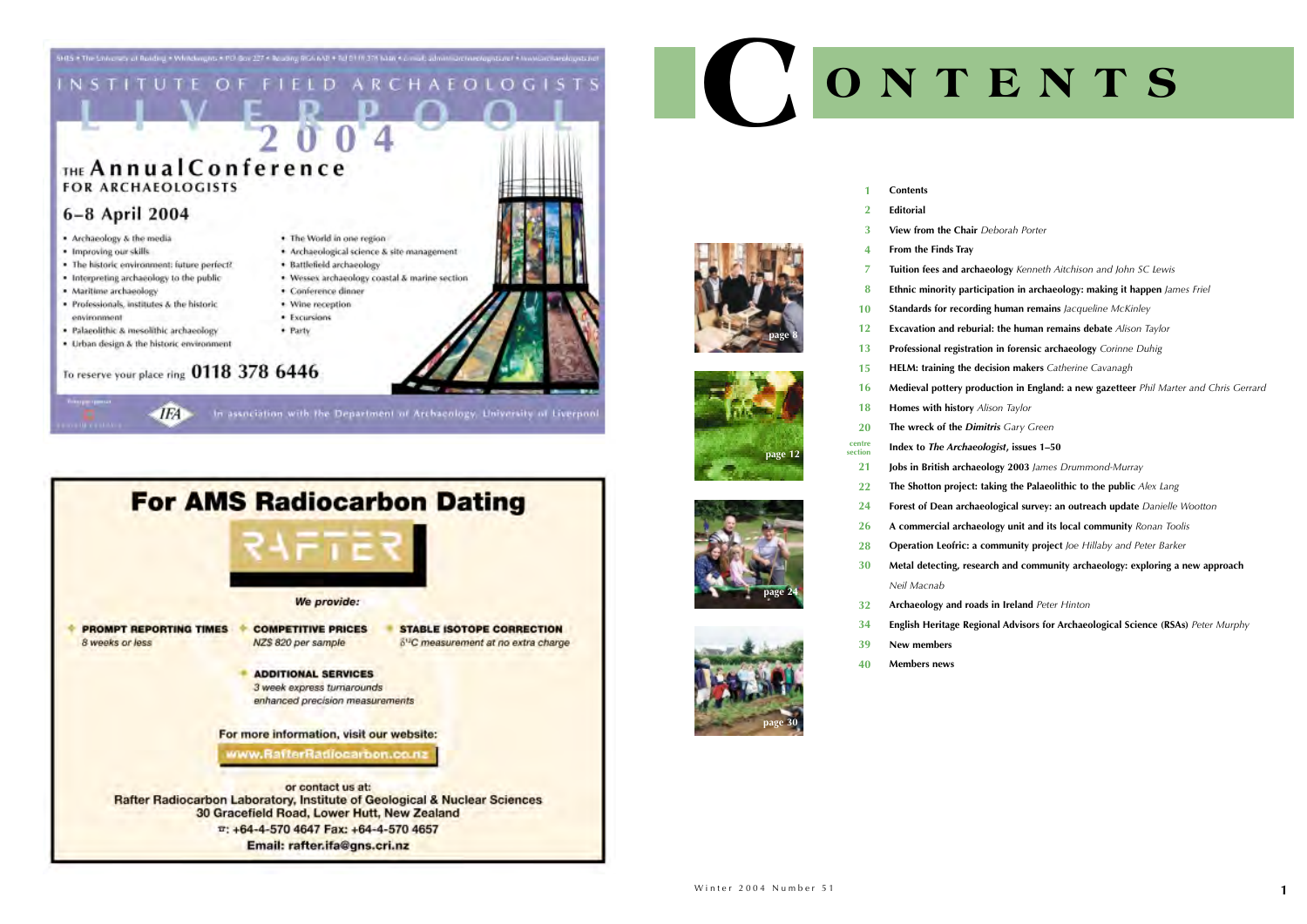















**View from the Chair**

In December we published *Homes with History* which was launched with some splendour at the House of Lords (see p18). This provides guidance for housing associations on how to use the historic environment for community benefit. Although aimed at the social housing sector (putting heritage to work where it is needed most), it identifies a potential that is equally applicable to all types of housing and other types of development. This theme will be explored at our conference in Liverpool, and we hope to build on this work in future.

IFA has also been working in partnership with the National Trust and Atkins Heritage on developing ways of measuring the social benefits that the public derive from the historic environment. This project has aroused much interest across the heritage sector and beyond and is producing interesting results. A report on stage one of the work will shortly be available on the IFA website and a paper at the Liverpool conference will outline the results to date.

These are just a beginning however and we recognise that there is much to do to meet the

Minister's challenge. We welcome therefore the publication of *Heritage Counts* (formerly the State of the Historic Environment Report), a helpful compendium of data about the condition and value of the historic environment in England, allowing us to track changes over time.

The IFA is strongly committed to building on the successful initiatives mentioned above because we recognise that archaeology and the enjoyment of the historic environment are for the public, not just for

ourselves.

Deborah Porter Chair, IFA

As archaeologists we recognise the importance of the historic environment and the contribution that archaeology makes to a better understanding of our shared past, but our perceptions are not always those of others. Public interest has been whetted by programmes such as *Meet the Ancestors* and *Time Team*, and as a consequence public support for archaeology has never been higher. But these programmes, good as they are, present only one face of archaeology, which is in turn only one facet of the wider historic environment. In order to win wholesale support and understanding therefore, we must engage with the public and politicians on many fronts. Estelle Morris, in an address to Prospect, recently called on the heritage sector to raise its profile and argue its relevance. This *TA*'s theme is about involving the public in archaeology and the historic environment, and it is useful to highlight some of the initiatives which the IFA has undertaken. *Editorial* **Contributions and letter/emails** are always welcome. Short articles are preferred. They should be sent as an email attachment, which must include captions and credits for illustrations. The editor will edit and shorten if necessary. Illustrations are very important. These are best supplied as originals or on CD, as TIFFs or EPS, not JPGs, scanned at a minimum of 300dpi at the size they are expected to appear. More detailed *Notes for contributors* for each issue are available from the editor. EDITED by Alison Taylor, IFA, SHES, University of Reading, Whitenights, PO Box 227, READING RG6 6AB DESIGNED and TYPESET by Sue Cawood PRINTED by Charlesworth **Notes to contributors Themes and deadlines** Spring: Early medieval and Anglo-Saxon archaeology deadline: **15 April** Summer: IFA Conference and Annual Report deadline: **1 July** Autumn: Maritime archaeology deadline: **1 October Deborah Porter** Deborah at Westminster. Photograph: Andy Chopping Most archaeologists sooner or later are involved in excavating burials, and some of us spend a lot of our working lives studying them. We all appreciate the scientific evidence every skeleton contains, but we also know these are the mortal remains of real people, so cannot be treated just like pottery or any other artefact. Our codes of archaeological ethics, we feel, enable us to practise appropriate respect from both viewpoints. We have to accept however that others feel differently or (as with museum managers) have other problems to solve. A DCMS working party on policies for human remains was unable to resolve these problems, but a Human Remains Working Group convened by English Heritage and the Cathedrals and Church Buildings Division of the Church of England, using a more limited remit, has done a bit better, though only the current consultation period will show if this will satisfy enough of us. If you have viewpoint, do make it known to Simon Mays (p12). One part of this *TA* is therefore given to the timely discussion of our treatment of human remains, but archaeologists are also concerned with the living. The main theme of this *TA* is archaeology and the community, highlighting some of the best projects our members have been involved in. We also have a view from outside in the form of the Black Environment Network. This is now taking the historic environment and its value for social inclusion very seriously, and is looking to work with archaeological organisations to get suitable projects better resourced and more effective. If you are interested in working in this direction, get in touch with James Friel (p8–9). *TA* is intended to be topical and to keep the profession informed about current issues but it also, over the last 21 years, has included articles of permanent interest, becoming a historical resource in its own right. Nothing is useful if you can't find it, so we have now indexed the last fifty issues and have printed this index in a pull-out format. Don't forget that most of the back numbers are still available from the IFA office. The final thing to remember is that our annual conference is imminent. The programme and exciting venue in Liverpool should make this something very special. Do try to get there! **Alison** alison.taylor@archaeologists.net Author and designer – Alison Taylor and Tracy Wellman (unaccustomed as we are to floral tributes) – at the *Homes with History* launch. Photograph: Andy Chopping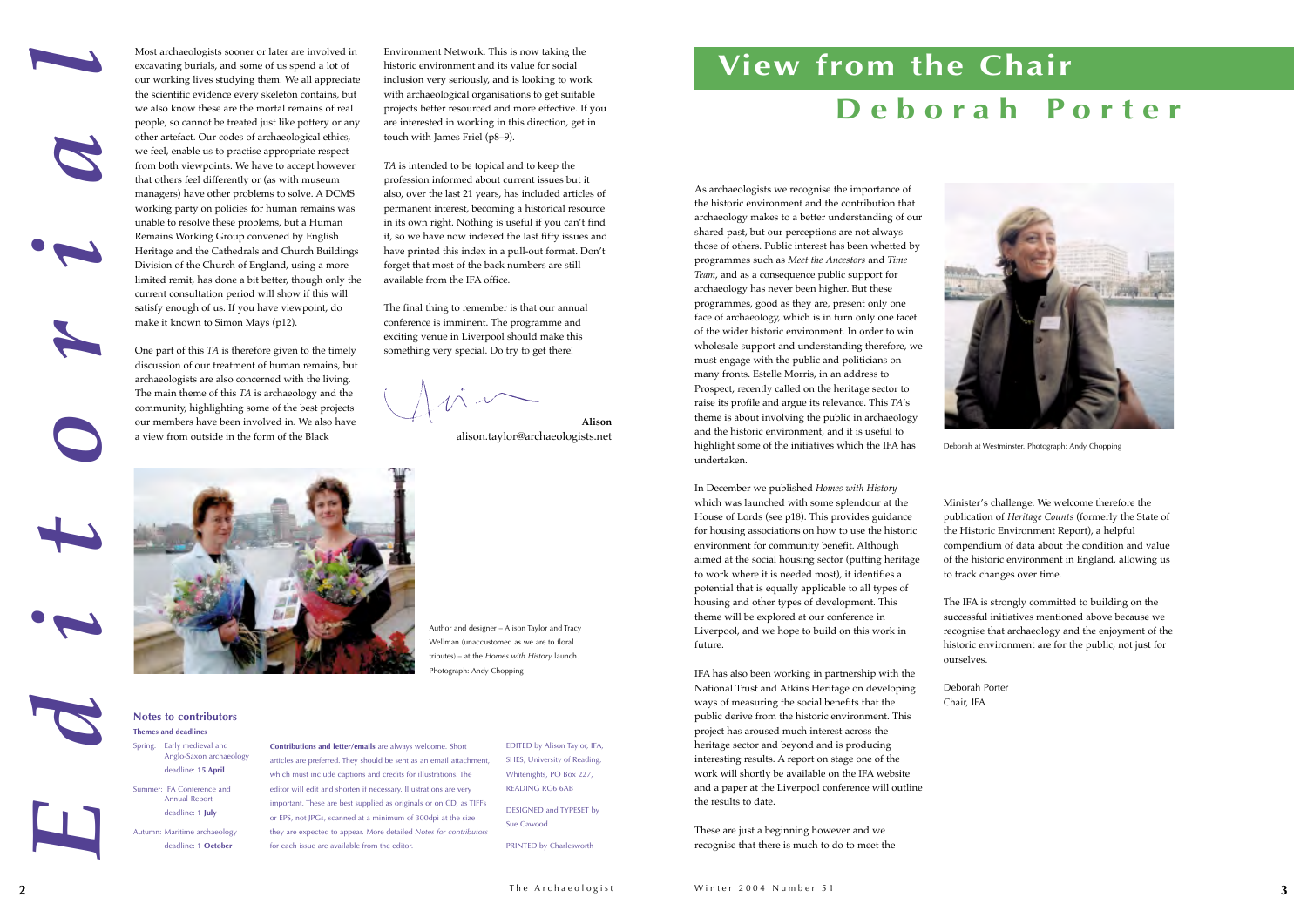

## **FROM THE FINDS TRAY**

## **London: London and Middlesex Archaeological Society Annual Conference** Saturday 27 March

Come and hear about recent Neolithic and Roman finds from London, but most of all learn more about ways Londoners are tackling the 'recent past' (ie nineteenth and twentieth century evidence, including Victorian household clearance).

The conference is at the Museum of London, price £5. Details and application forms from Jon Cotton, Early London Dept, Museum of London, 150 London Wall, EC2Y 5HN jcoton@museumoflondon.org.uk.

## **Association of Archaeological Illustrators and Surveyors (AAI&S)**

AAI&S, which was established in 1978 to act as a forum for the exchange of ideas and promotion of good working practices amongst professional archaeological illustrators and surveyors, is an active association which holds annual conferences, and publishes regular newsletters and technical papers (see www.aais.org.uk for details). Full membership of the Association is granted following rigorous assessment by a panel including an external examiner, and is a recognised guarantee of professional ability. AAI&S is now ready for further development and has decided that closer, more formal links with IFA might be the answer. A Memorandum of Understanding has been drawn up, stating our common interests and our

intentions to work cooperatively on projects, events and CPD, and the sharing of membership services and preferential rates.

AAI&S is now promoting a new IFA Illustration and Survey Special Interest Group. Membership is open to all members of both AAI&S and IFA. If anyone wishes to join, please let me know. Joanna Bacon (Chair, AAI&S) Jobacon@archermel.fsnet.co.uk

## **BAGARS in Gloucestershire**

Badgers may be a protected species, but Gloucestershire's already large population is set to dramatically increase again this March with the publication of Cotswold Archaeology's second BAGAR, or Bristol and Gloucestershire Archaeological Reports, an occasional series of numbered supplements distributed free to members of the Bristol and Gloucestershire Archaeological Society. The reports have been designed as companions to, can be shelved alongside, and are distributed with the annual volumes of the Society's *Transactions*. The BAGAR series reports on important projects relating to the Gloucestershire and Bristol region which cannot be fitted into the *Transactions*. BAGAR 1, March 2003, dealt with excavations at Stoke Road, Bishop's Cleeve; BAGAR 2 will report on excavations at the Gloucester Business Park Link Road, Hucclecote. Future volumes are planned.



Unlike their nocturnal namesakes, BAGARs are designed, through their widespread and free distribution, to be seen by as wide an audience as possible and form an integral part of Cotswold Archaeology's outreach programme. Additional copies are available from Cotswold Archaeology (info@cotswoldarch.org.uk) at cost.

Reconstructions are always popular with illustrators, as well as with **Exercise 2008** London, N1 7ED the public. This photo-reconstruction shows an interpretation of a workshop phase of one of the buildings at Roman Silchester, drawn by Margaret Matthews, AAI&S

## **Investigating your Local Heritage**

By the time you read this you may have just missed the chance to join a virtual e-seminar on the theme of 'Investigating your Local Heritage', which was held 23–27 February, part of a series of occasional e-seminars for local groups, societies, thematic recording projects and others involved in recording the historic environment to share and learn from each others experiences. The proceedings of the discussion are available to view on the HELPS file archive at the JISCmail website. At the time of going to press the programme included *'How to be your own Landscape Detective'* (Al Oswald, Archaeological Survey, English Heritage), *'Getting involved with your local heritage: recent initiatives* (Mike Heyworth, Deputy Director, CBA, *Working with local groups in Worcestershire* Victoria Bryant, (Historic Environment Record Manager, Worcestershire County Council Historic Environment and Archaeology Service), *Talk to the world! – sharing heritage record*, (Edmund Lee, Data Standards, English Heritage).

For further details (and to see if discussions are continuing) email conference organiser Kate Fernie kate.fernie@english-heritage.org.uk.

## *Informing the Future of the Past: Guidelines for SMRs*  ed Kate Fernie and Paul Gilman

These guidelines, first produced in 2000, provide an overview of the standards, services and systems in place in SMRs, highlighting best working practices. They are now available at a reduced price from: English Heritage Postal Sales, c/o Central Books, 99 Wallis Road, London, E9 5LN, 0208 9864854 Price:  $£10 + £1.60$  postage and packing (cheques payable to Central Books).

## **Freelance subcontractors wanted at Museum of London Specialist Services**

MoLSS has thirty archaeological specialists working on finds, environmental, processing and conservation projects, but still has occasional gluts of work. With these gluts in mind they are seeking to expand their list of freelance subcontractors. So, if you have considerable experience in assessment and analysis of archaeobotany, Roman and post-Roman pottery and registered finds, prehistoric pottery and other finds, or faunal remains, you are invited to send your details (name, specialism, contact details, indicative day rate, level of professional insurance, secure premises, ability to use and deliver in Microsoft office 2000 or higher, indication of non-availability in the next 12 months, confirmation of self-employment status, or if employer can invoice, statement of archaeological experience with names of two referees, and IFA membership) to Roy Stephenson, Museum of London Specialist Services, 46 Eagle Wharf Road,

AAI&S members gathered for the annual conference in London, September 2003

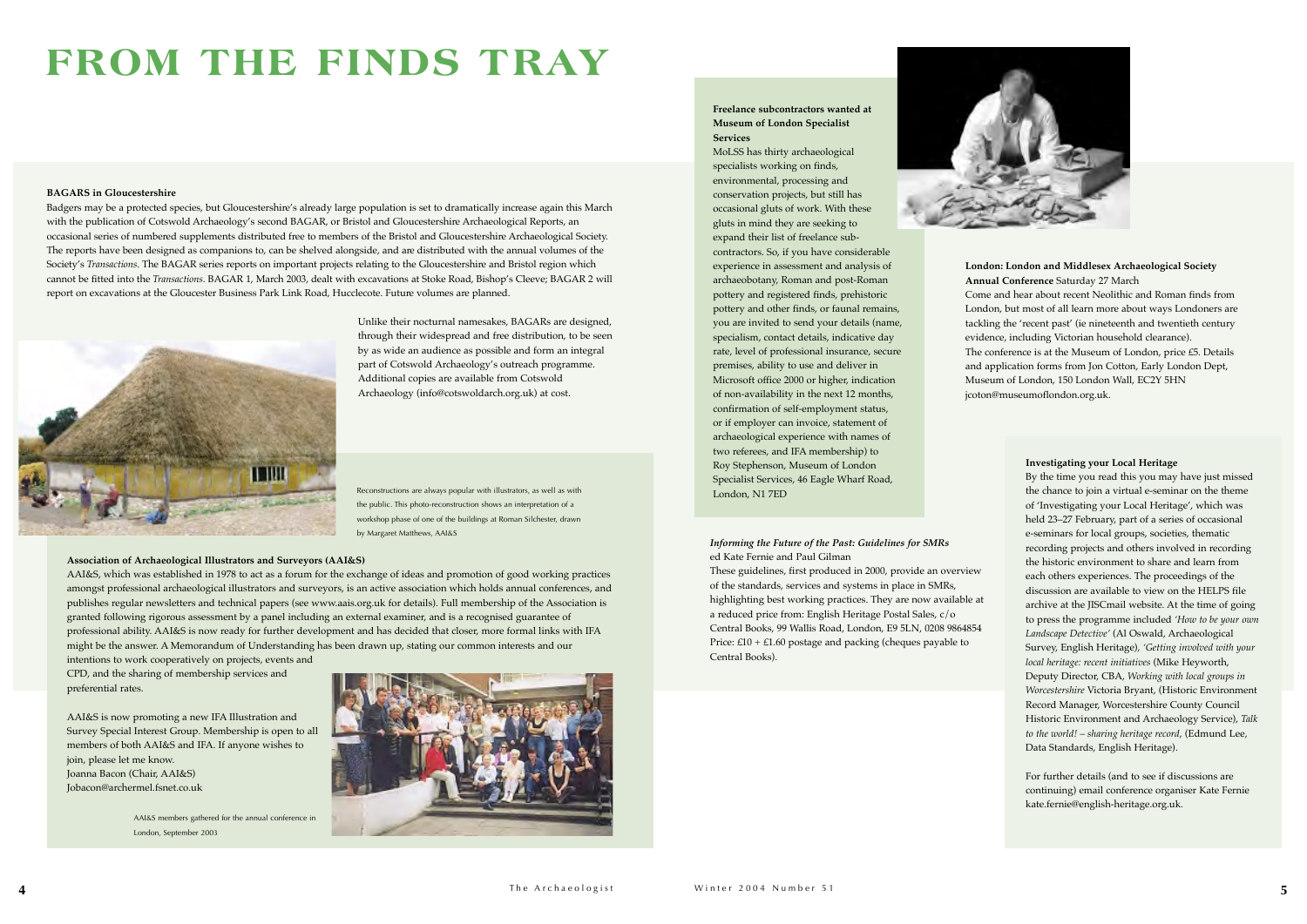



Photograph: Peter Hinton

The problems caused by tuition fees have been discussed before in *TA*, and the potential impact on the archaeological profession of the new bill could be far reaching. Of course, failure to tackle the funding shortfall affecting universities will also cause problems within the archaeology, but here we are merely exploring the effects of this particular

solution.

- 
- 
- 
- 

1. It may be that this change leads to an increase in archaeology students, broadening the academic research base and providing more potential entrants to the profession.

2. Alternatively, given the limited earning power of archaeologists, the increased debt may discourage many. The average archaeological salary in 2002–03 was £19,161, considerably below the national average of £24,498, far below the professional average of £32,577 and even below the mean figure for all graduates in their first year of employment (£20,300). It may be that many will view such a financial burden as an unacceptable risk.

3. The resulting fall in numbers of archaeology students could force many university archaeology departments to contract or close.

4. Typical starting salaries in the profession are presently below the repayment threshold of £15,000. The repayment threshold could thus form a barrier to career progression. From an employers' viewpoint, the £15,000 threshold could have a distorting effect on payscales and company structure.

There could therefore be potential labour shortages from 2010 onwards, initially at entry level and then middle-management level. There may be scope for compensation by market forces – fewer archaeologists may force the market to dictate that labour charges increase.

It is clear that the proposed *Higher Education Bill* could have implications for the future of the profession and it is important that a debate about these potential repercussions takes place.

## **King's Lynn; Lithics weekend: Knapping techniques, manufacture and replication reconsidered 17–18 April**

## **& TUITION FEES ARCHAEOLOGY**

ollowing the second reading of the *Higher Education Bill* on 27 January 2004, proposed changes to the way undergraduate study is funded in England may have a great impact on archaeology. This short note seeks to start a debate within the profession as to the possible consequences of the bill. If it passes into law, universities will have the power to charge students tuition fees of up to £3000 per academic year from 2006, repayable following graduation and after the graduate is earning over £15,000 per annum. A student completing a three-year undergraduate degree, living away from home but outside London, who has been charged the full fee and taken the full student loan, will owe £21,885. **F**

The Lithics Study Society is holding a conference on lithic technology and replication studies, principally featuring demonstrations by well-known flint knapper John Lord and discussions on the lithic technologies of successive prehistoric periods led by specialists in those periods. There will also be visits to two prehistoric barrow groups where knapping occurred.

The meeting will be held in Knights Hill Hotel, King's Lynn, and costs £25. Details and booking form from Clive Bond, 2 Pine Road, South Wootton, King's Lynn, Norfolk PE30 3JP CliveJBond@aol.com

### **British Archaeological Awards**

Entries and nominations are invited now for fifteen awards. Several relate to the daily work of IFA members, so start thinking of projects you can enter. The most relevant are:

- 1. The Sponsorship Award for the best sponsorship of archaeology.
- 2. The Heritage in Britain Award, for the best long-term preservation of a site, monument or building.
- 3. The IFA Award, for the best professional or professional/voluntary archaeological project that demonstrates a commitment to professional standards and ethics in archaeology.
- 4. The Current Archaeology 'Developer-funded Archaeology' Award for the project which best demonstrates the value of developer-funded archaeology.
- 5. The Keith Muckelroy Memorial Award for published work on British maritime archaeology which best reflects the pioneering ideas and scholarly aspirations of the late Keith Muckelroy.
- 6. The 'Presentation Award' for the best presentation of an archaeological project or theme to the public.

Entries and nominations must relate to activities, events and achievements over the 2-year period between 1 June 2002 and 31 May 2004. The entry form is downloadable from http://www.britarch.ac.uk/awards, and the closing date is 31 May 2004.

## **FROM THE FINDS TRAY**

## **Aberdeen: Archaeological Research in Progress 2004: North East Scotland Saturday 29 May**

Reports on projects currently taking place in the north east of Scotland will include excavations of recumbent stone circles (Richard Bradley, University of Reading), 'privies and other filthiness… the Environment of Medieval Aberdeen (Christopher Croly, Aberdeen City Council) and some 'tales of the unexpected' (Shannon Fraser, National Trust for Scotland). The conference, organised by the Council for Scottish Archaeology jointly with the Society of Antiquaries of Scotland, will include a mixture of sites and types of research as well as display stalls by local and national groups.

Contact: Council for Scottish Archaeology, c/o National Museums of Scotland, Chambers Street, Edinburgh EH1 1JF, tel 0131 247 4119 csa@nms.ac.uk, www.britarch.ac.uk/csa/



John Lord, knappe

Kenneth Aitchison & John S C Lewis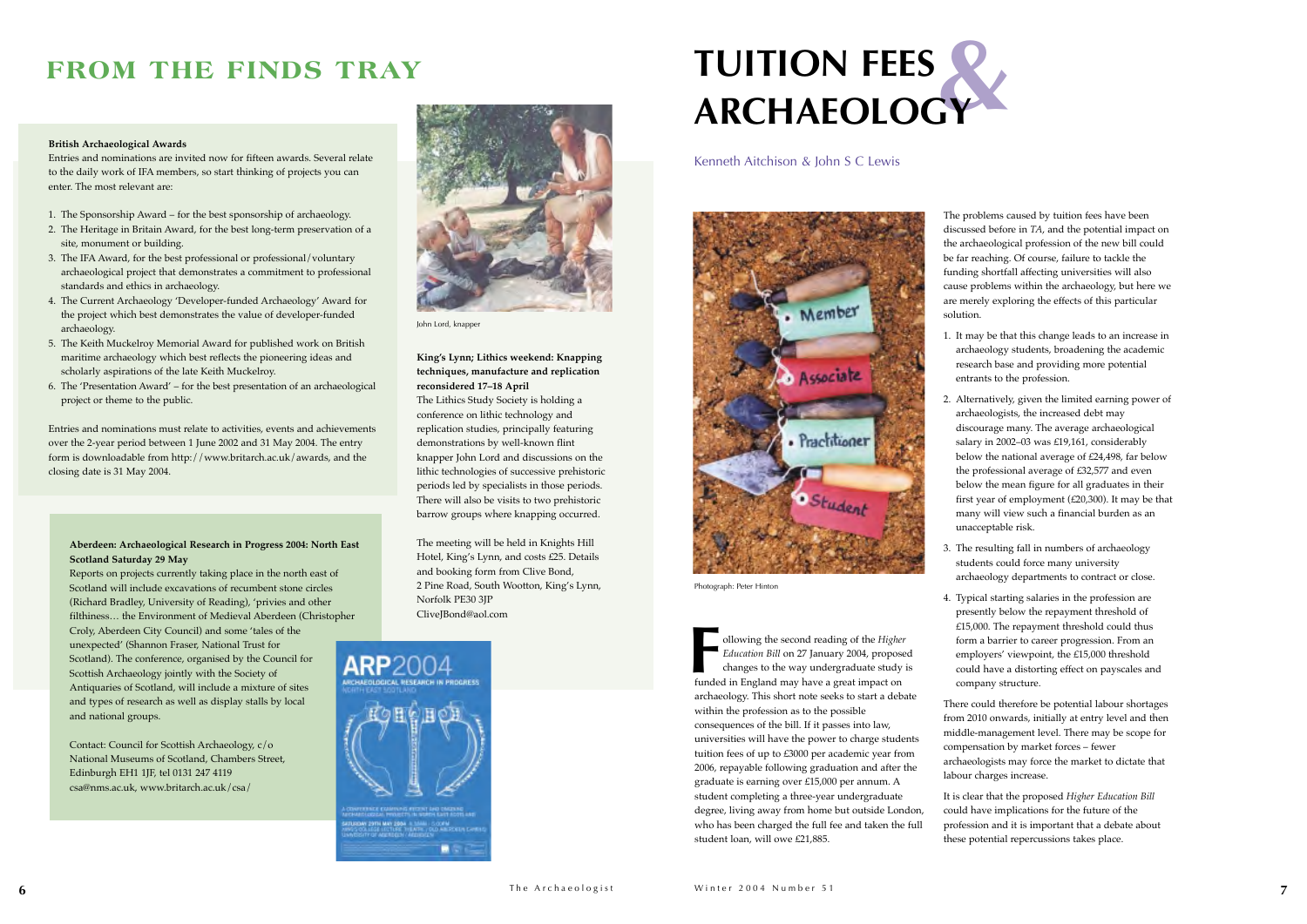Bangladeshi Multipurpose Centre students studying archives at Tissington Hall. Photograph: Tof Islam, Black Environment

Network

The Black Environment Network (BEN) has been working successfully for over sixteen years on issues of Black and Minority Ethnic (BME) environmental participation, cooperating with communities and mainstream organisations to develop projects that meet the needs of local communities while accessing the physical and intellectual resources within the environmental sector. It is now developing its Historic Environment Programme (HEP) to address the issues of access and contribution of BME communities to the heritage.

## The historical and cultural environment of a

community has always played a key role in engagement – how different communities participated in the environment through festivals, folklore and religious and cultural celebrations. Working in this way has enabled communities to participate in environmental projects that meet their social and cultural needs and build a working relationship with mainstream environmental organisations that is long lasting and effective.

## **Supporting the mainstream**

This brings us to the other side of the equation. There is a common acceptance that BME communities need support to enter into new areas of activity. However it is insufficiently recognised that the mainstream organisations trying to reach out to BME communities for the first time need similar encouragement and support. Although goodwill is present, lack of knowledge and experience is a real barrier to engagement.

## **Multicultural interpretation**

To improve this situation HEP is planning to work with the mainstream Historic Environment sector and BME communities to develop 'flagship projects' which recognise the contribution made by all communities to Britain's history. Everyone's sense of identity and belonging is rooted in the historic environment, and HEP will play a crucial role in social inclusion by promoting multicultural interpretation of the historic environment. Access to everything indigenous to Britain islands is equally relevant to settled BME communities. Their members are British citizens, and it is important to recognise that they belong here although they have a special relationship to their ancestral country.

Archaeologists, more than other parts of the historic environment sector, are aware on a day to day basis that Britain's history has always been multicultural, and the knowledge and skills which have led to the development of Britain's historical landscape have often been influenced from abroad.

### **African soldiers and food**

The students question **James Friel** Sir Richard Fitzherbert, owner of Tissington Hall Photograph: Tof Islam, Black Environment Network



The archaeology sector has key strengths that it can work to in addressing these issues. Its depiction of history brings 'people' into its fold, and appears (from an outsider's point of view, anyway!) far more 'classless' than many parts of the sector. Its ability to depict the lives of farmers, servants and soldiers as well as the Lord and Lady of the Manor, bring history to a level where everyone can engage and see themselves in a wider perspective. Findings on Hadrian's Wall show the presence of people from North Africa. This is not news to most archaeologists – but it is not apparent in how British history is often presented, where its impact on a classroom of children whose family history and culture have links with Africa cannot be underestimated. Again, our knowledge and interest in the eating and history of food from around the world opens up new avenues to work with groups. They can be encouraged, through food, to highlight their cultural contribution and presence, and enable the wider community to understand this in its understanding of a shared history.

Maritime archaeology is another fruitful field. Through this we see the recording of trade and trading links which brought goods from all over the world into Britain, and ports which were the first homes of many of the BME communities – as well as being the point of introduction of many plants to Britain.

### **Establishing methodologies**

The level of engagement at which HEP will be working will allow participating partners to enter a new field of work in a supported environment and without substantial disruption to existing work programmes. HEP's position as a pathfinder project will provide organisations with a springboard from which they can develop the capacity to generate their own projects. HEP also aims to create the space for heritage organisations and community groups to explore and establish methodologies, so



they can ascertain future staffing and resource needs to inform applications for funding to take on defined programmes of new work.

As an organisation, BEN looks forward with great anticipation to working with archaeologists in the HEP programme who can help open up a wholly untapped area of knowledge and skills to BME communities. Together we can together put forward a history which reflects the contribution of everyone and provides equal opportunities to

access that history.

This is an invitation for all IFA members to work with us. For more details about the HEP project please get in touch with me at the address below.

James Friel Black Environment Network Suite 23, 57 Frederick Street Hockley, Birmingham B1 3HS Tel: 0121 236 6233 james@ben-network.org.uk

## **Ethnic minority participation in archaeology:**  *making it happen*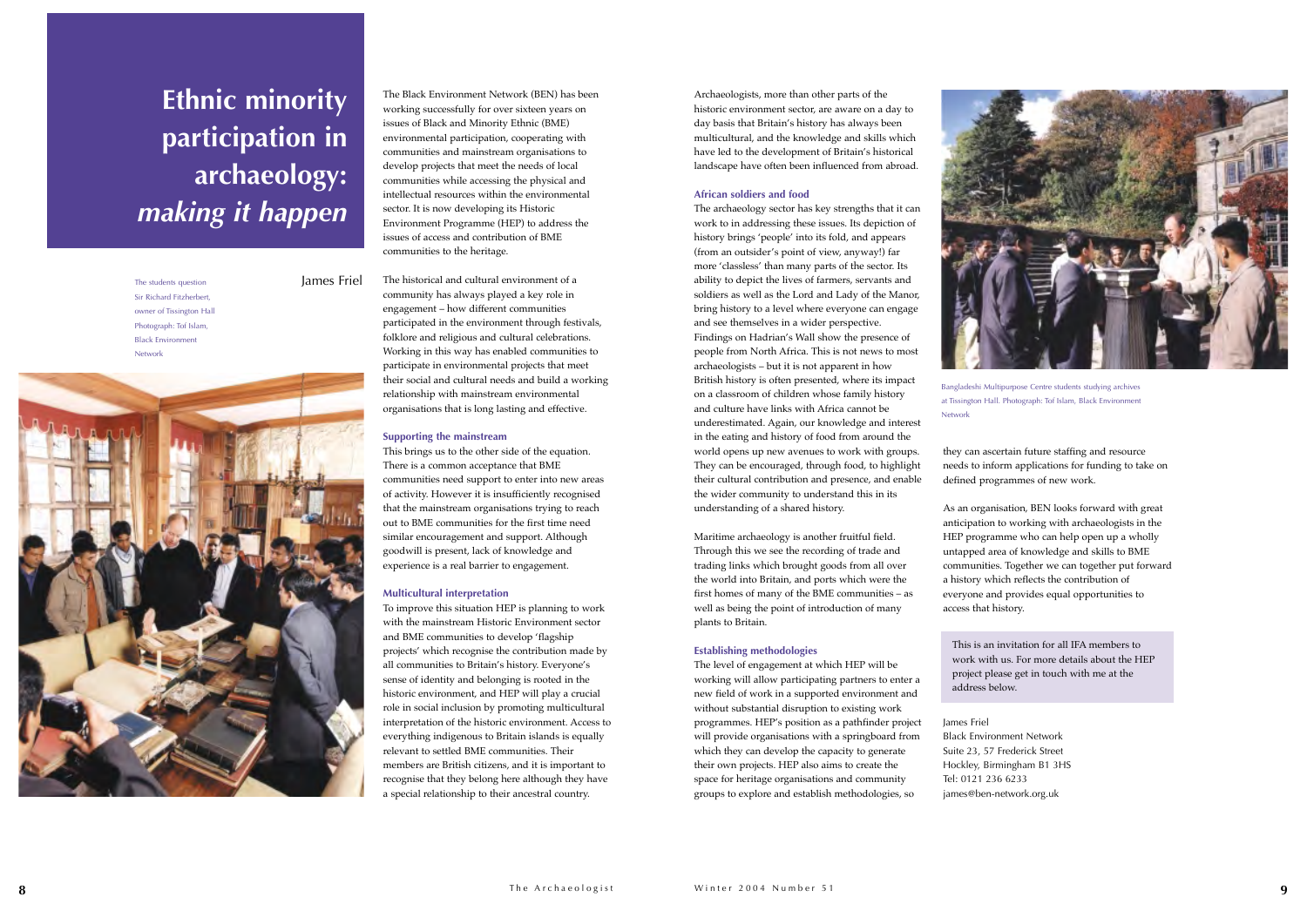Archaeology is essentially about people; diverse by its very nature, and with an almost boundless scope for investigation and research, there is almost no pie in which we do not have a finger. That said, how close can we get to our subject of study? … how about the subjects themselves? Given the importance of human remains in archaeological studies it is timely for IFA and the *British Association for Biological Anthropology and Osteoarchaeology* (*BABAO*) to come together to publish professional guidelines.



The world of the archaeologist has changed dramatically in the last two decades, and so has the world of the human bone specialist. Twenty-five years ago, most UK practitioners styled themselves 'palaeopathologists' and originated from the medical professions; physical anthropologists were rare; there was only one – and that biannual – relevant MSc course and few undergraduates had a single session on human remains. Now – in the ever-expanding pie-shop of archaeology – there are palaeopathologists, physical anthropologists, osteoarchaeologists and biological anthropologists; at least half a dozen universities offer MSc courses in biological or forensic anthropology; specialist research abounds; and cremated bone is no longer dumped or shelved without analysis (is it?) as being of no use.

This increase in practitioners finally made feasible a national association for those working within this broad field. BABAO was founded in 1998, following a consensus reached at the Bournemouth University conference *Human Osteology: A British Perspective –*

*Current Practice and Future Potential* (organised by Margaret Cox and Simon Mays). The aims of the association include the dissemination of information within the overall discipline and, thereby, promotion of best practice.

The issue of standards for skeletal remains in Britain has been of concern to the BABAO membership since its inception; the difficulties currently encountered in making comparisons being highlighted by Roberts and Cox (2003) in their attempt to study health and disease in Britain from prehistory to the present day. Standardised recording will enable greater comparability between bone assemblages, so these can then be set in context. This is important if we are to identify geographic and temporal homogeneity or change, with reference to demography, health and status, or mortuary practice. Adequate recording is even more essential for small assemblages, for they may only make sense in the wider context.

The need for a guidance document was outlined at the 2001 annual BABAO conference, and in a weekend session organised by Megan Brickley (then BABAO chair and also principal editor of the Guidelines) the nine team members co-opted to work on the document gave presentations on their specific section(s), followed by discussion. Surprisingly there was, despite a few entertaining spats, consensus between team members.

The resulting document comprises fourteen sections covering all aspects of basic recording relevant to different types of skeletal assemblage – articulated inhumed bone, cremated bone, and disarticulated and co-mingled unburnt bone. Most of the areas of investigation are interdependent in terms of producing a comprehensive report. A standard record must include an inventory (Sections 2–5),

essential for calculating prevalence of pathological lesions and conditions, and in the case of disarticulated co-mingled remains and cremated bone, for understanding the nature of the deposits and interpretation of mortuary rituals. The additional – mostly taphonomic – information required for the interpretation of cremated and disarticulated unburnt bone assemblages is included in Sections 4–5. Sections 6–8 cover data used to determine age and sex. Such data not only answer an obvious demographic purpose but are linked to analysis of metric, non-metric and pathological data. Metric data and records of nonmetric traits (Sections 9 and 10) are multi-functional, assisting in sexing and necessary for the calculation of various indices to further our understanding of biodistance within and between populations. An accurate record of pathological lesions (Sections 11–12) is necessary to ensure consistency and comparability between assemblages, linked back through the skeletal inventories, age and sex data, to enable assessment of the health, status and interaction between population groups.

Thanks to rapidly changing fields of research this document will have a limited lifespan. Sampling procedures for bone chemistry (Section 13) is a particularly rapidly developing field, and one within which contradictory claims and advice serve to confuse the lesser mortal … if in doubt, ask …



preferably in advance. Commercial availability of many of these techniques is also, as yet, limited.



Why publish a specialist document jointly with IFA? The document is primarily aimed at those working within the commercial sector, where the client is YOU , the archaeologists, undertaking the overall project. It is important that you, the client, fully understands the aims of recording and analysis, how those aims may be achieved and what should be expected as minimum standards. Understanding specialist needs should also improve standards of recovery, which effects specialist analysis. The aim of the document is to provide basic pointers to what different types of information might reveal, and so assist in a research design.

By having this document endorsed by IFA we aim to promote better standards across the board.

Jacqueline I McKinley (BABAO Treasurer) 12 Victoria Road Warminster BA12 8HE



Roberts, C and Cox, M 2003 *Health and Disease in Britain from Prehistory to the Present Day* Sutton Publishing: Gloucester

*Guidelines to the Standards for Recording Human Remains* 2004 Megan Brickley and Jacqueline I McKinley, BABAO and IFA, is published jointly on BABAO and IFA websites. It will also be available on request either as hard copy or on CD to members of either organisation.

Iron Age scapula with sharp-weapon trauma (5 blows) Photograph: Elaine Wakefield, Wessex Archaeology

Romano-British urned cremation burial with no soil infiltration (ceramic lid) Photograph: Jacqueline I McKinley, Wessex Archaeology

Bronze Age cremated bone from a single grave laid-out by component spits for identification (parts of twelve individuals) Photograph: Jacqueline I McKinley, Wessex Archaeology

## **STANDARDS FOR RECORDING HUMAN REMAINS**

Jacqueline I McKinley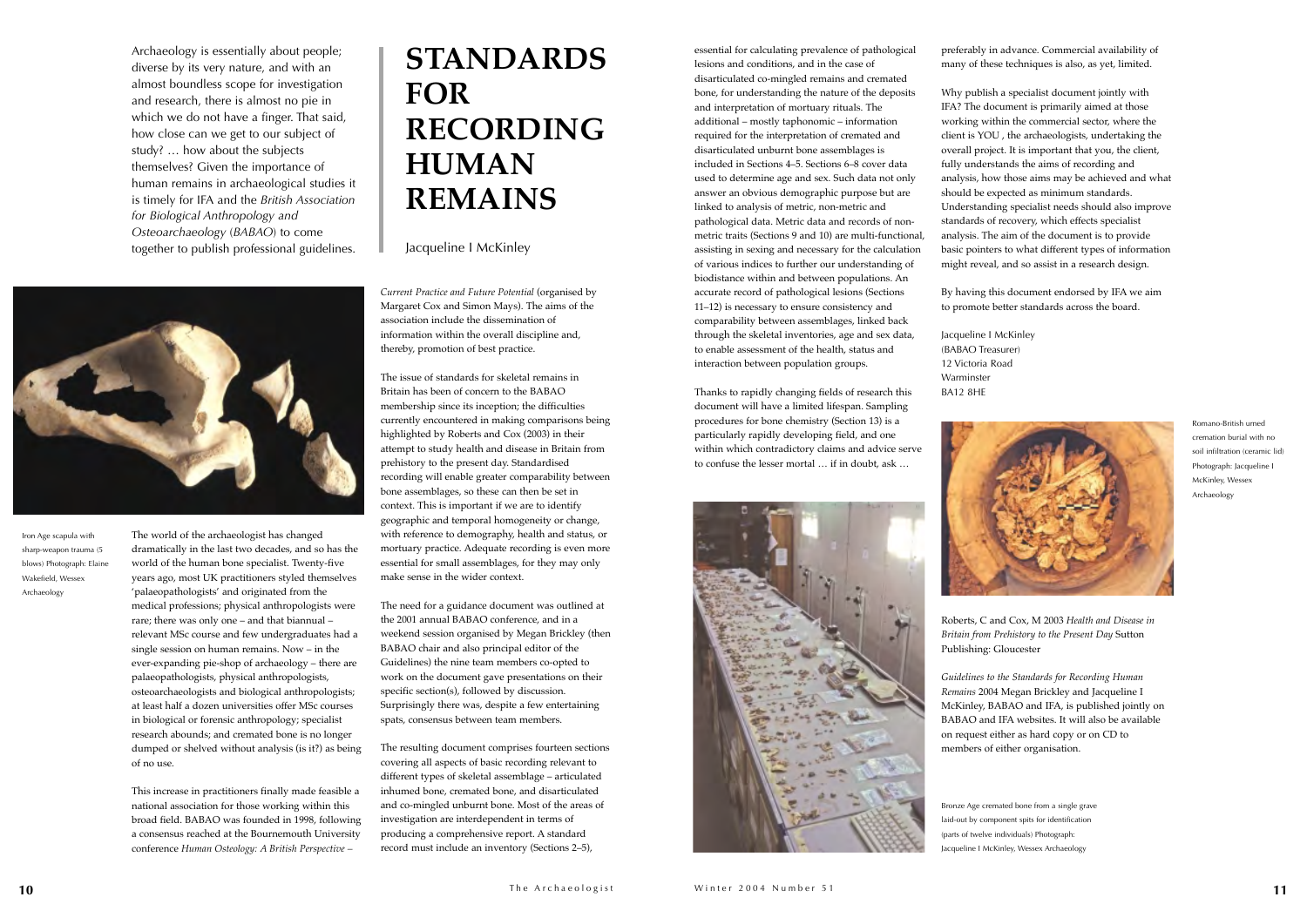Excavating human remains, usually before they are destroyed by development, is a common part of many archaeologists' lives. Correctly used, such remains are also an important and popular educational tool. Photograph: Alison Taylor

*Archaeologists have to deal with human remains on a regular basis, but the laws affecting this treatment are not drafted with archaeology in mind. A recent DCMS working party has been looking at issues surrounding storage of human remains in museums, mostly driven by the repatriation debate. This group came down in favour of repatriating remains where there was a request from those with ancestral or cultural claims, but was divided on other issues. We should be thankful for this for, with anthropological remains driving the discussion, some of the measures proposed would have been unworkable by nearly all archaeological organisations.*

Alongside the DCMS Working Party, the Cathedrals and Church Buildings Division of the Church of England and English Heritage set up their own Human Remains Working Group, with panels covering Ethics, Legal and Scientific issues, to agree guidelines that would cover excavation and treatment of burials, and also the question of when there should be reburial. The results were compiled into one document which will be out for consultation in spring/early summer this year. The remit was for burials in Christian burial grounds since the seventh century but more than 100 years old, though it was hoped that, if rational principles were agreed, these might guide DCMS thinking and inform wider reforms to the law. IFA was part of this Group, so the interests of archaeologists in the front line when burials are dealt with could be properly represented.

As it stands at present, the report includes a useful summary of Christian theology, which is that human remains should be treated with respect and reverence, but it is the soul not physical remains that matter and that the fate of the body has no



effect on resurrected life. It also sets out scientific ethics, in particular the reasons why indiscriminate reburial of museum collections is unethical. Standards for treatment of remains during various stages of fieldwork and post-excavation work, and circumstances when display in museums and other sites is acceptable, are set out. The report includes discussions of scientific, theological and public opinion, with recommendations concerning long term storage vs reburial, and also for artefacts buried with the dead. Proposals are made for conversion of disused crypts or redundant churches to provide acceptable long-term storage facilities. Also useful is the summary of burial and the law in England as it stands at present. For example, in many circumstances the Disused Burial Grounds Act 1884, rather than the more relaxed Burial Act

## *Excavation and reburial: the human remains debate*

## Alison Taylor

1857, applies. Under this, no building work may take place on a disused burial ground, except for the purpose of enlarging a church. This provision was relaxed subject to certain safeguards in relation to disused burial grounds (excepting consecrated land), in the Disused Burial Grounds (Amendment) Act 1981. Disused in this context means a burial ground that has *at any time* been set apart for the purpose of interment and is no longer used for interments, though the Home Office does not generally apply the 1981 Act to material more than about 500 years old**.** 

Points of particular relevance to IFA members are

- Archaeological projects should be carried out by suitably qualified organisations and should be conducted according to briefs drawn up by the Diocesan Archaeological Advisor or the County Archaeologist. The church or secular developer should be made aware at the outset of the likely need to plan for post-excavation work on the human remains and other recovered materials and to bear the cost this entails
- Some traditional mitigation strategies are not acceptable to the Home Office. For example, the Home Office would not normally consider any application which involves piling a burial site. Shallow raft foundations may obviate the need to disturb burials and the Home Office would consider carefully applications involving leaving burials in-situ beneath raft foundations
- In excavations where it is anticipated that human remains will be uncovered, a human osteologist should be identified from the outset as a member of the project team. If excavations produce significant quantities of human remains (more than about 30 burials), the project osteologist will wish to be regularly present on site in order to help ensure optimal field procedures
- Excavation of remains more than a hundred years old should be undertaken or monitored by archaeologists

The Draft Report will shortly be out for consultation, and it is important that IFA members take the opportunity to comment, especially where there are practical considerations that affect their work. Copies can be downloaded from the English Heritage website.

## **PROFESSIONAL REGISTRATION IN FORENSIC ARCHAEOLOGY**

## Corinne Duhig

Forensic archaeology is a highly developed area of archaeological activity. The forensic archaeologist works within an investigation team to contribute to the search for human remains and associated materials, their recovery and the interpretation of their taphonomic history. Together with sound field skills, it is necessary to have a broad knowledge of police structure and procedures and the judicial system, to integrate well with other scene of crime personnel, to be able to present evidence to the courts and to maintain the highest level of professional integrity.



## **REGISTRATION OF FORENSIC PRACTITIONERS**

The Council for the Registration of Forensic Practitioners (CRFP) was established in response to some high-profile miscarriages of justice and awareness that forensic specialists and expert witnesses have variable levels of professionalism and reliability. While the larger disciplines, such as scenes of crime investigation and the laboratory sciences, have structured training and monitoring systems, other specialisms can contain people without appropriate qualifications or experience.

Work on the site of recent atrocities involves similar techniques to those required for archaeological remains, but you need to be qualified to cope with added complications. Photograph: Corinne Duhig

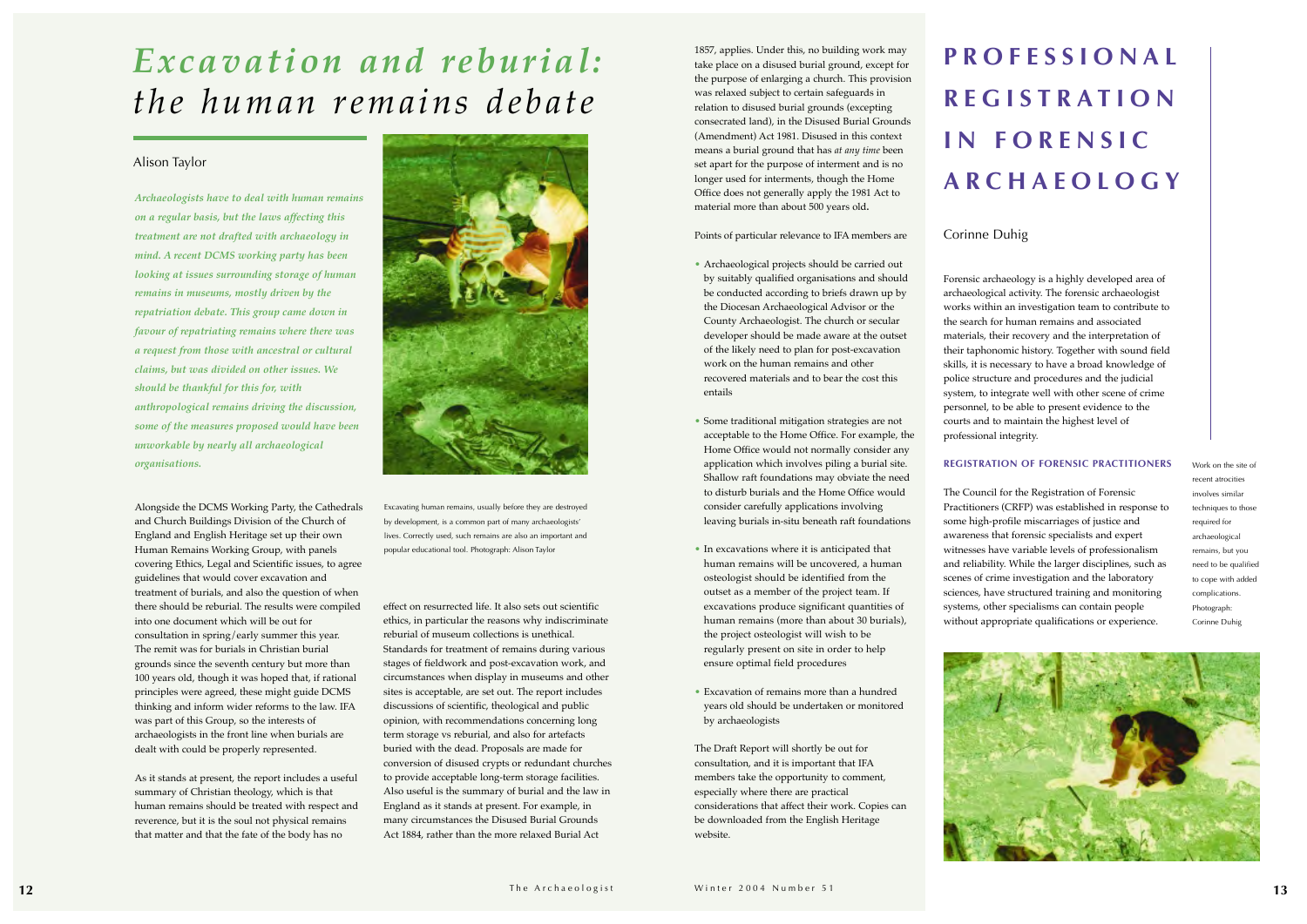CRFP's function, therefore, is to organise assessments and manage a register of competent forensic practitioners. The courts, senior police organisations and the forensic community have welcomed it as leading to an improvement in professional standards and reassurance. More than 1500 people are now on the register. It is not intended that registration will become obligatory, although the assurance of current competence will increasingly recommend use of registered personnel.

Forensic archaeology can now be assessed for CRFP registration and applications are invited, including from persons working frequently or continuously abroad, for example in investigations of mass graves or mass disasters.

### **HOW IS ASSESSMENT CARRIED OUT?**

There are three Sector Assessment Panels, covering Science, Medicine & Healthcare and Incident Investigation, under which are panels for specific areas, for example scenes of crime officers, fingerprint examiners and forensic odontologists. Application forms with fee and supporting documentation are sent to CRFP and passed to the lead assessor in your speciality. He/she allocates applications to a trained assessor, who examines the application form, references and casework log and asks for a few cases to be written up in detail.

Successful applicants are added to the register. Each year they must submit a casework log (with retention fee) and every four years these will be scrutinised for re-validation. Rejected applicants will receive feedback. Criteria for validation are intended to facilitate inclusion rather than exclusion but persons with forensic qualifications but minimal archaeological background, or field archaeologists

## **Historic Environment Local Management**

(HELM) is a new training programme being set up by English Heritage to raise the profile of the historic environment among local planning authorities and government agencies. We aim to encourage non-heritage

professionals to assign more significance to historic environment issues in the decisionmaking process. The target audience includes elected members, planning officers, highways engineers and estate managers.

This training will cover buried archaeological sites, monuments, buildings and landscapes. Seminars and courses will be supported by guidance papers available on a website launched in March 2004. Modules will include topics such as managing the impact of transport strategies, golf courses, farming, regeneration and retail development.

### **Real threats**

The benefits of heritage-led regeneration extolled in *Heritage Counts* (EH 2003) are not always recognised and exploited. The report states that 'the erosion of historic character and distinctiveness through poor planning decisions and unthinking development is a real threat to our quality of life.' It is important to develop 'a land-use planning system that can respond intelligently to the management of change.'

Those approached during the study resulting in *Heritage under Pressure* (Baker & Chitty 2002) 'identified a need to consider training for generalist planners, especially those involved in development control work, to enhance awareness of historic environment and design issues.' The report highlights the need for adequate resources, including appropriately qualified conservation advisors supported by specialised information systems.

### **Heritage champions**

The project is also responding to proposed reform of the English planning system, in particular the forthcoming PPS 15. Capacity building within local authorities is a key objective of English Heritage's modernisation agenda, and we hope that local authorities will put forward elected members as

Heritage Champions. Heritage Champions will ensure that the historic environment is a fundamental consideration in local authority policy development and service delivery.

## **Best practice**

*Homes with History* (IFA, EH & Housing Corporation 2003, see p18–19) provides examples illustrating the relevance of archaeology and buildings conservation to regeneration. We wish to build on this by providing a database of case studies illustrating best practice, and we will be approaching all local government archaeologists and conservation officers via ALGAO and IHBC for examples. Submissions from archaeological contractors and consultants would also be

welcomed.

## **Our partners**

ODPM has provided initial funding and is committed to the role of heritage in building sustainable communities, as stated by Yvette Cooper, MP, Parliamentary Under Secretary at the recent HLF Heritage and Regeneration conference. The IHBC, ALGAO, IFA, CABE, CBA, LGA, RTPI, etc will also be involved. Training will take place alongside existing EH training initiatives, such as the professional skills courses.

Training is due to commence in September 2005. Please contact me for further information and enquiries relating to the case studies database.

Project manager English Heritage

- Catherine Cavanagh
	-
- Historic environment training for local authorities
- catherine.cavanagh@english-heritage.org.uk

When mass graves need to be identified, excavations involve cleaning and recording clothing and other modern artefacts. Photograph: Corinne Duhig





Local authority staff touring archaeological excavations. Photograph: Catherine Cavanagh

## **HELM: Training the decision makers**

## Catherine Cavanagh

without forensic training or experience, are likely to be advised to take additional training.

For CRFP purposes, forensic archaeology and anthropology are treated as different disciplines, the former under Incident Investigation and the latter under Medicine & Healthcare, so those with dual expertise make separate applications. There is a reduction in fee for two or more applications submitted at the same time. Units or organisations cannot be accredited, only individuals, and units which advertise competence in 'forensic archaeology' will need to ensure that only registered staff take responsibility in forensic cases.

## **HOW TO APPLY**

Application packs can be obtained from the CRFP Registration Officers, Russell Howes and Stephen Keene, at CRFP, Tavistock House, Tavistock Square, London WC1H 9HX, rhowes@crfp.org, skeene@crfp.org; tel 020 7874 1922/3; fax: 020 7383 0888. For general enquiries email info@crfp.org or phone 020 7383 2200.

The Lead Assessor for archaeology is, unsurprisingly, Prof John Hunter and the speciality assessors are Paul Cheetham (Bournemouth University), Cecily Cropper (ICMP Sarajevo) and Rob Janaway (University of Bradford). For any further advice or information contact Professor Hunter in the Department of Archaeology and Antiquity, Arts Building, University of Birmingham, Edgbaston, Birmingham B15 2TT, Tel 0121 414 5497.

## Corinne Duhig Anglia Polytechnic University and Wolfson College Cambridge

Gone to Earth consultancy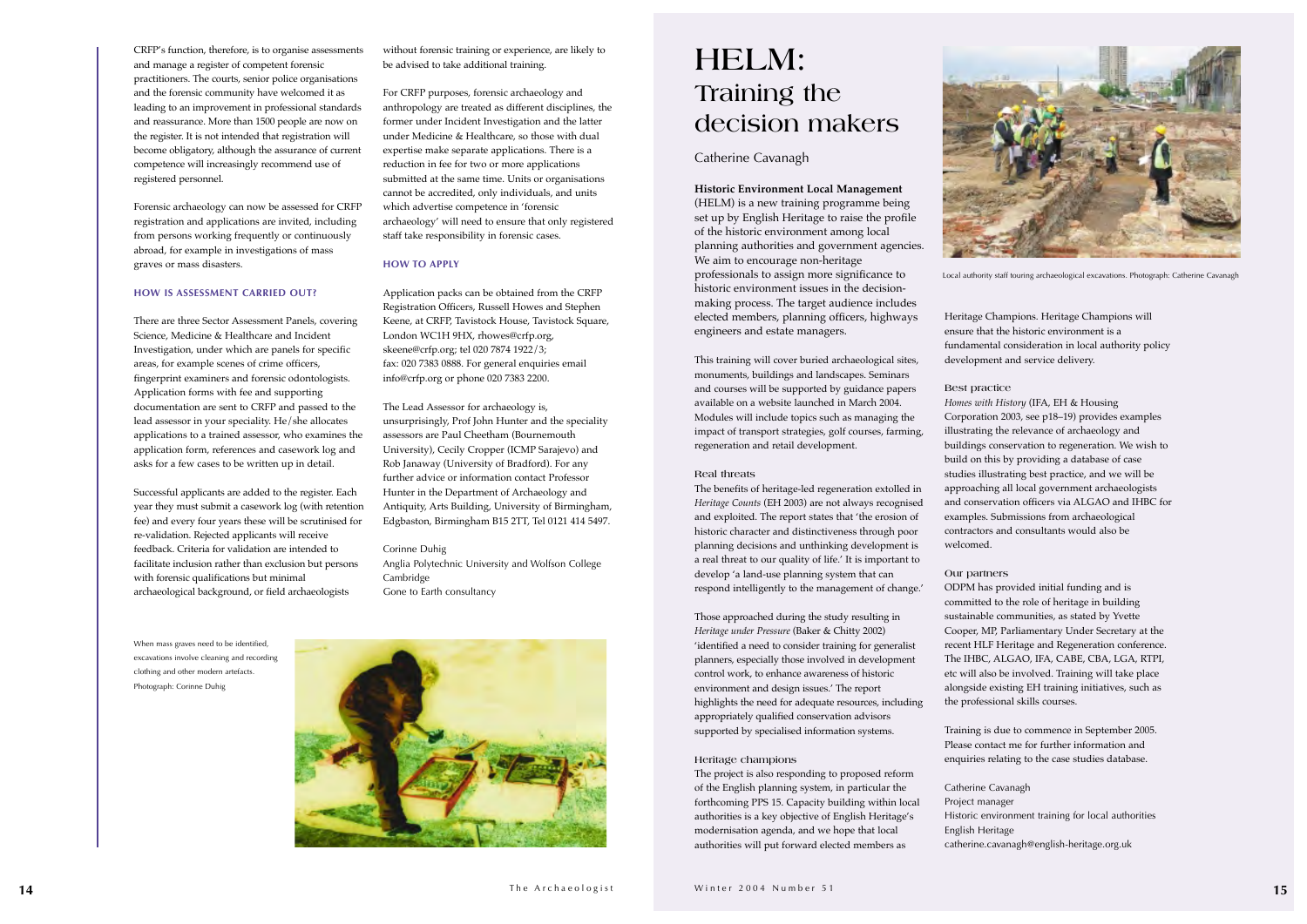

recommended 'an initiative to establish a national list of production centres, recording the whereabouts of the finds, references to publication, or the current state of work', a response to the disappointing rate of publication of excavated production sites and the need to improve identification and common nomenclatures for medieval pottery. A new national database could address these concerns, be a basis for further technical studies of kilns, and make further research more cost-effective, especially for archaeologists working across large areas of the country.

## **Gathering the data**

The project was established at King Alfred's College, Winchester, designed and managed by Chris Gerrard, undertaken by Phil Marter and funded by English Heritage. The procedure was simple. Information held on medieval pottery production sites (defined here as *c*. 850–1600 AD) in England was obtained from the NMR Long-listings and Excavation Index and from county SMRs (70% of whom responded), plus the Medieval Ceramics Survey and the National Reference Collection of Medieval Ceramics at the British Museum. Major published national and regional data sets and journals, Victoria County Histories and published documentary sources (Lay Subsidy 'potting-related' names, for example) were used. An advance digital

copy of the thin-sections database allowed descriptions from pottery fragments found at production sites to be linked in. About half the county museums targeted responded to a request for accession numbers. These sources, nearly 1500 in all, were crosschecked against the National Medieval Ceramics bibliography to verify a master database of some 4500 entries which was circulated to regional secretaries of the Medieval Pottery Research Group for further checking.

## **Providing the access**

The key to success has been a series of linked tables within a Microsoft Access database, allowing easy interrogation in various ways. These records include archaeological investigations, kilns, components (eg waster dumps), pottery fabrics, forms (standardised using the *Classification of Medieval Pottery Forms*; MPRG 1998) and sources. In all, we have recorded 738 kilns, 97 waster pits, 80 buildings interpreted as potters' workshops or living accommodation, and a wide range of associated features such as clay pits, puddling floors, fuel dumps, fences, drains and boundary ditches.

The bibliography confirms that most recent work has been undertaken by a small pool of active researchers, with a notable lack of academic research in universities, especially at MPhil and PhD levels. Teaching with medieval pottery collections also seems minimal. Few recent theses were identified, the weight of publication strongly favouring short descriptive articles rather than broader scale analysis of results. It is a sign of the times that the basis of modern research into kiln

classification remains Musty (1974) and that, with some notable exceptions (Le Patourel 1968; Moorhouse 1983), documentary evidence for the medieval pottery industry remains untapped.

## **Functions and additions**



The database is by no means complete and individual entries are of variable quality. The process of refining these is ongoing. The main strength of the database is that it can provide a broad picture of pottery production in any given area. A list of linked bibliographical references is also provided. The hope is that organisations will be led to comparative material which they can relate to their own results.

Resources such as this will enhance the growing links between local, regional and national research agenda as well as bridging between organisations such as the Medieval Pottery Research Group, university staff and commercial archaeology units. It should stimulate research and prompt final publication of some key sites. Of course, it should go without saying that the database is not a substitute for experience in handling medieval pottery and the recognition of fabrics and forms, and where more detailed information is required the advice of a pottery specialist should be sought.



## **Where to find it**

The database is now equipped with an 'easyto-use' front end complete with a selection of regularly used data queries and a help file, and is available on CD. The CDs are free of charge to all who originally supplied information to the project,

> Medieval pottery kiln excavated at Potterspury, Northamptonshire. The database lists archaeological work which has revealed evidence for pottery production, including information on what was found, where it was found, and when the work took place. Organisations and individuals undertaking archaeological work are listed along with the location of resulting archives and associated publications. Photograph: authors

A selection of medieval pottery illustrated by William Chaffers in 1850. The second half of the nineteenthh century saw a rapid development of interest in medieval pottery. The database lists no medieval pottery production centres prior to 1850, but by the end of the century fifteen had been located across the country, the first at Scarborough in 1854. Image: Gerrard, 2003, Medieval archaeology: understanding traditions and contemporary approaches



## **Medieval pottery production in England: a new gazetteer**

Phil Marter and Chris Gerrard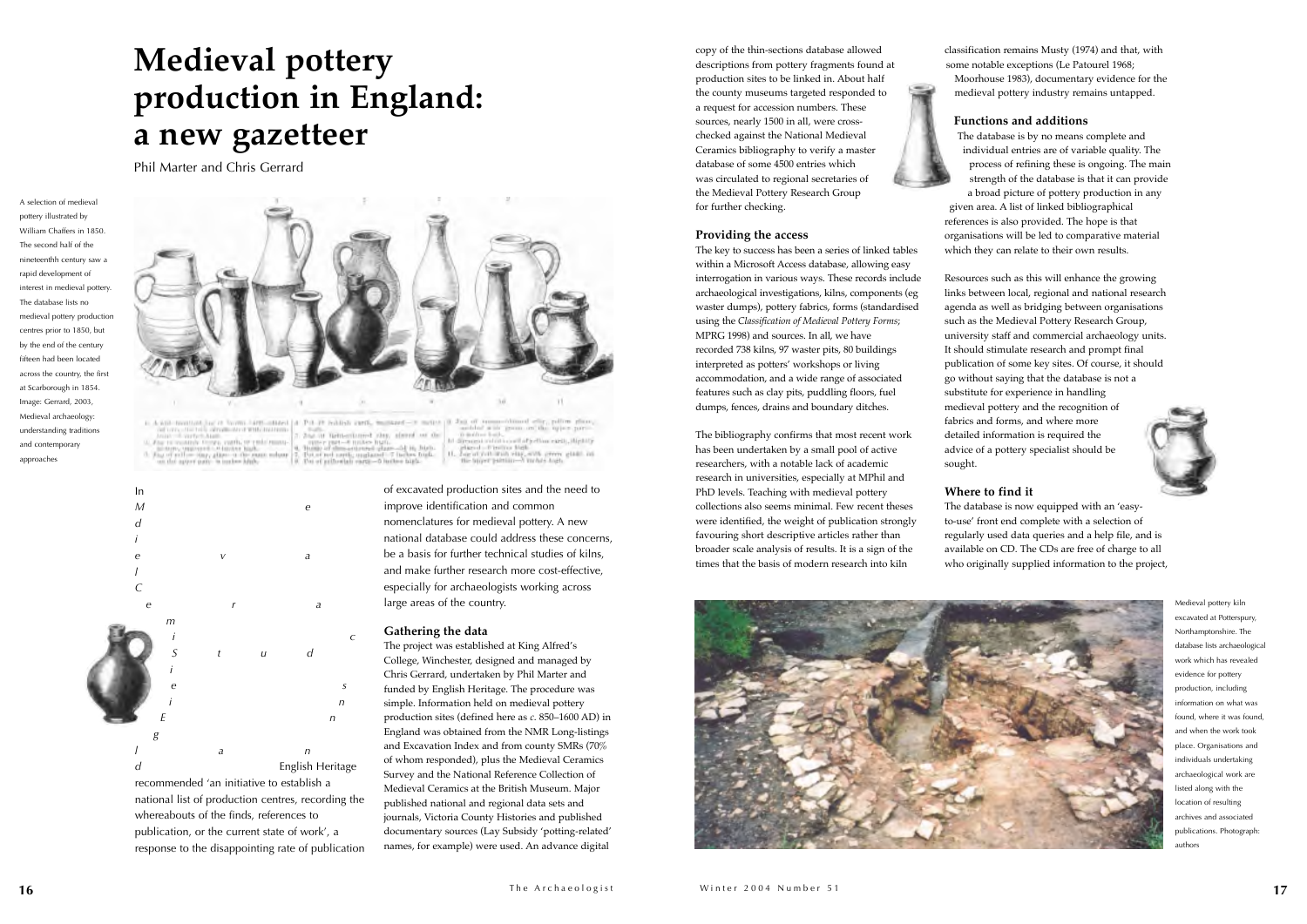

'Heritage is all around us' is a message archaeologists never tire of handing out, but it's still hard to make it heard in some walks of life. Housing associations charged with the charitable objective of creating homes for those outside the private sector for example can be forgiven if this is not their first thought when sizing up a new scheme. They might even think it hard that limited budgets have to include archaeological and architectural evaluation and excavation.

IFA was therefore delighted when the Housing Corporation and English Heritage asked for some research and glossy literature that demonstrated the benefits that housing associations (and, more importantly, their tenants) could enjoy if they looked at all elements of the historic environment as potential bonuses. This should also make their relationships with archaeologists and historic buildings specialists a bit easier.

Contacts all over England (NB similar projects are needed in Scotland, Wales and N Ireland) showed how imaginative social housing schemes had already (by luck if not judgement) benefited from this approach. Cosy cottages on the Norfolk coast, magnificent Georgian townhouses in Liverpool, model villages in areas of old coalfields, medieval halls in red light districts, industrial buildings in deprived areas of historic towns, military earthworks in housing estates, fragments of ancient masonry, all have become successful and satisfying developments.

Below-ground evidence can work in the same way if archaeologists work closely with the development team to sort out problems before they happen. Excavation and mitigation strategies need not then be disruptive, and archaeologists in the team can be useful when it comes to incorporating features physically within a site, inspiring relevant artwork – and generally telling the story of the past.

The remit of archaeologists today takes us into the various ethos of sustainability, social inclusion, community cohesion, best value, and inspiration of arts projects. Working with social housing projects takes archaeologists into a world where these values are not extras – they are the heart of the project.

The free 16pp booklet that illustrates numerous successful case histories was launched at the House of Lords in December and is now available from the IFA, the Housing Corporation (149 Tottenham Court Road, London W1P 0BN, Tel: 020 7393 2000 enquiries@housingcorp.gsx.gov.uk) or English Heritage (enquiries@english-heritage.org.uk), or can be downloaded from the IFA website (www.archaeologists.net).

Alison Taylor Institute of Field Archaeologists



## HOMES WITH HISTORY



Excavation of Low Hall, **Waltham Forest**, in advance of development by a consortium of housing associations uncovered a history of exactly 600 years: tree-ring dating showed that the bridge across the moat was built in the summer of 1344, and the V1 flying bomb that destroyed the house on 18 July 1944 was unearthed. The aerial view shows the unearthed foundations for the medieval manor house (bottom centre), with private rooms to the right and servants' quarters to the left. Photograph: Museum of London Archaeology Service



Conversion of a late-Victorian granary to high-density residential residential area in the late 1980s.

use helped turn around the fortunes of **King's Lynn** as a Refurbishment of historic buildings has played a major part in bringing people back into the town

Some below-ground features may be by marked on the ground, with different paving materials or altered relief. Patterned paving at Salisbury College, **King's Lynn** makes an important point about changes to the medieval environment

Just in time: local initiatives, often with English Heritage backing, are at last pulling handsome buildings in **Liverpool's** historic centre back from the brink of collapse. Recognising the sustainability of such derelict structures plays a major part in the city's economic renaissance and its present cultural status



At Magdalen Street, **Norwich** a scheme was put in place to renovate this ancient building, then functioning as a nightclub, as part of a regeneration programme of the city centre. No building analysis was done until work was well underway, and belated discoveries that the house was fifteenth century, of outstanding importance but lacking any sort of foundations, added hugely to the costs and complications of the project. Restoration work was eventually a success, but the housing association was left with a deficit that might have been avoided if the problems (and potential) of the building were known in advance

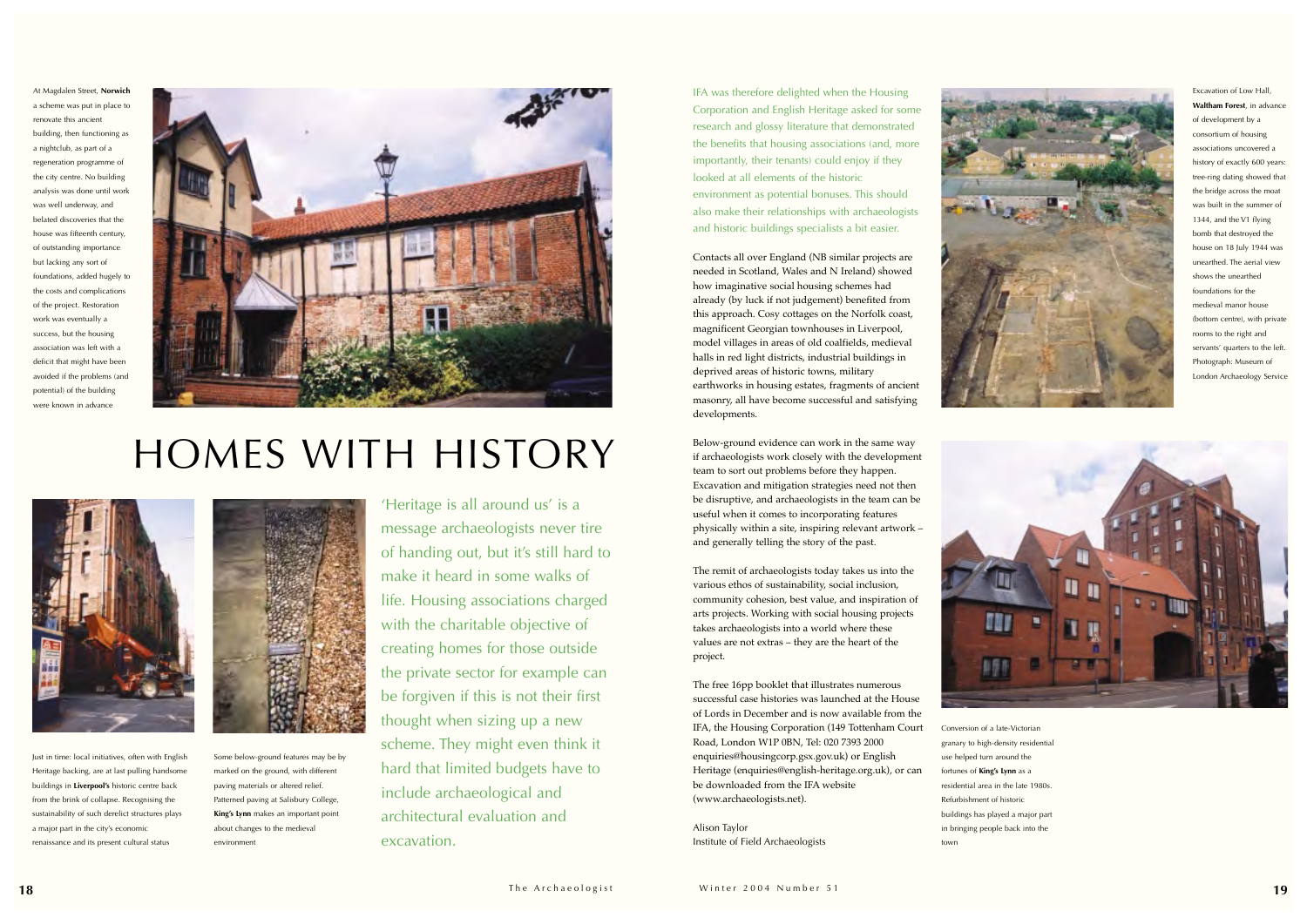Here once again is the annual review of Jobs in British archaeology – based on the ads placed in the JIS, plus some from BAJR. There were a larger number of ads this year, an encouraging sign that the slowdown in the economy may be coming to an end. It also means the figures are more meaningful, as last year they were skewed in several categories by the low number of jobs. 127 jobs were noted this year, markedly up on last year's 79 but still less than the 146 of 2001.

## **Pay**

Overall 2003 produced a mixed bag. Excavators' pay slipped back to £12,903 from £13,232, which was discouraging after several years of steady progress. It also shows the effect of the IFA minimum of £12,720. Similarly there was a slight drop in supervisors' pay from £14,806 to £14,765 – somewhere between the IFA minimums for the start and end of the year of £14,316 and £14,817 respectively. This shows the growing influence of the IFA recommendations at the lower end of the scale and the need for the IFA to increase them more aggressively if archaeology graduates are to have any chance of paying off their top-up fees!

Field officers (from £18,489 to £16,592) and Project Managers (from £21,536 to £19,701) also saw falls but the number of jobs advertised in 2002 was so low (only 5 in each category) that the comparison is less meaningful.

Will realistic pay negotiating – involving several units where Prospect is the recognised Trade Union and with SCAUM, IFA and Prospect all involved, happen this year? Let's hope so. Next year's review should look more cheerful if it does.

Junior CRM and SMR posts saw a welcome increase to £17,274 from £15,563 and their senior colleagues were up to £23,840 from £23,012 in 2001 (only 2

posts advertised in 2002).

The best advances were made by the Specialist and Illustrators categories which were up to £17,170 and £16,914 respectively, from under £15,000 the previous year.

## **IFA membership**

Jobs mentioning IFA membership was also up from 10% to 15%. This would be over 20% if the lowest two digging grades are removed, a welcome sign that recognition of IFA membership is increasing amongst employers.

## **IFA recommended minimums**

The IFA recommended minimum is becoming increasingly influential and with the continuing threat to council archaeologists from short-sighted local authorities (Gloucester, Winchester) trying to save tiny sums of money at the expense of the heritage, it may be time for the IFA to consider breaking the link between their rates and local authority ones (I suggested this last year as well).

James Drummond-Murray

Museum of London Archaeological Service Mortimer Wheeler House 46 Eagle Wharf Road, London N1 7ED jamesdm@molas.org.uk

Winter 2004 Number 51

|                                 | AV WAGE<br>2003 | NO OF ADS<br>(2002) | <b>MENTION AV WAGE</b><br>IFA | 2002    | AV WAGE<br>2001 | AV WAGE<br>2000 | AV WAGE<br>1999 | AV WAGE<br>1998 | <b>IFA MINIMA</b><br>APRIL 03 |
|---------------------------------|-----------------|---------------------|-------------------------------|---------|-----------------|-----------------|-----------------|-----------------|-------------------------------|
| Excavator / site assistant      | £12,903         | 26(19)              | $\mathbf{0}$                  | £13,232 | £12,378         | £12,024         | £11,174         | £10,245         | £12,720 (PIFA)                |
| Supervisor                      | £14,765         | 11(12)              | $\mathbf{0}$                  | £14,806 | £12,741         | £12,868         | £12,700         | £12,420         | £14,817 (AIFA)                |
| Field Officer / Project Officer | £16,592         | 14(5)               | 4                             | £18,489 | £15,572         | £15,518         | £13,777         | £14,274         | £19,185 (MIFA)                |
| Project Manager                 | £19,701         | 13(5)               | $\overline{4}$                | £21,536 | £20,881         | £19,447         | £18,671         | £18,268         |                               |
| Junior CRM / SMR                | £17,274         | 27(14)              | 10                            | £15,563 | £17,532         | £15,608         | £14,167         | £12,629         |                               |
| Senior CRM / SMR                | £23,840         | 15(2)               | $\overline{2}$                | £30,605 | £23,012         | £23,486         | £20,654         | £17,680         |                               |
| Specialists                     | £17,170         | 8(14)               |                               | £14,992 | £16,531         | £14,632         | £15,476         | £13,442         |                               |
| Illustrators etc                | £16,914         | 10(8)               | $\overline{0}$                | £14,085 | £14,908         | £15,497         | £13,271         | £13,229         |                               |
|                                 |                 | 127 (79)            | 21(15%)                       |         |                 |                 |                 |                 |                               |

## James Drummond-Murray





The wreck of the Greek steamer *Dimitris* on the East Scar Rocks at Redcar is probably the most dived shipwreck on the Cleveland coast. A popular and easy site to reach, her remains cover a large area of the seabed. A recent Local Heritage Initiative grant enabled British Sub-Aqua Club 978 Branch 'Cleveland Divers' to make the wreck accessible to the public, whether they wanted to get wet or not.

The *Dimitris* was originally laid down in 1918 by Caird & Co Ltd at Greenock as a Standard 'A' Class vessel, the *War Malayan.* She measured 400 feet long, with a beam of 52 feet and a depth of hold of 28 feet, with a top speed of 11 knots. Completed in 1919, she sailed under the Greek flag as the *Michael L Embiricos*, until 1952 when she was sold to new Greek owners who re-named her *Dimitris*. She was wrecked at Redcar on 14 December 1953 while on a voyage from Bona, Algeria, to Middlesbrough with 7500 tons of iron ore.

*Project 'Shipwreck* Dimitris'

This project set out to

- produce a 'Virtual Reality Dive', so non-divers could visit the wreck without getting wet
- allow the public to carry out practical research
- carry out a basic archaeological survey prior to establishing a 'Diver-Trail' around the site
- produce an exhibition for Redcar museum
- make a video/photographic record of marine life on and around the site

The project became so successful that, fifty years after sinking, *Dimitris* became a flagship, this time for LHI. She stirred memories too, particularly for Mrs Pauline Barker, whose photographs of her trip out to the wrecked ship in 1953, featured heavily in the local press and the *Dimitris* Exhibition; the project even resulted in a song being written about the vessel.

Gary Green Tees Archaeology Sir William Grey House Clarence Road Hartlepool TS24 8BT Gary.Green@hartlepool.gov.uk



## **The Wreck of the 'Dimitris'**

Gary Green



The *Dimitris* stranded on Redcar Rocks. Although seemingly afloat, the vessel is in fact hard aground. Photograph courtesy of Ian Atkinson

Pauline Barker on board the *Dimitris* in 1953. Photograph courtesy of Pauline Barker

## **Jobs in British Archaeology**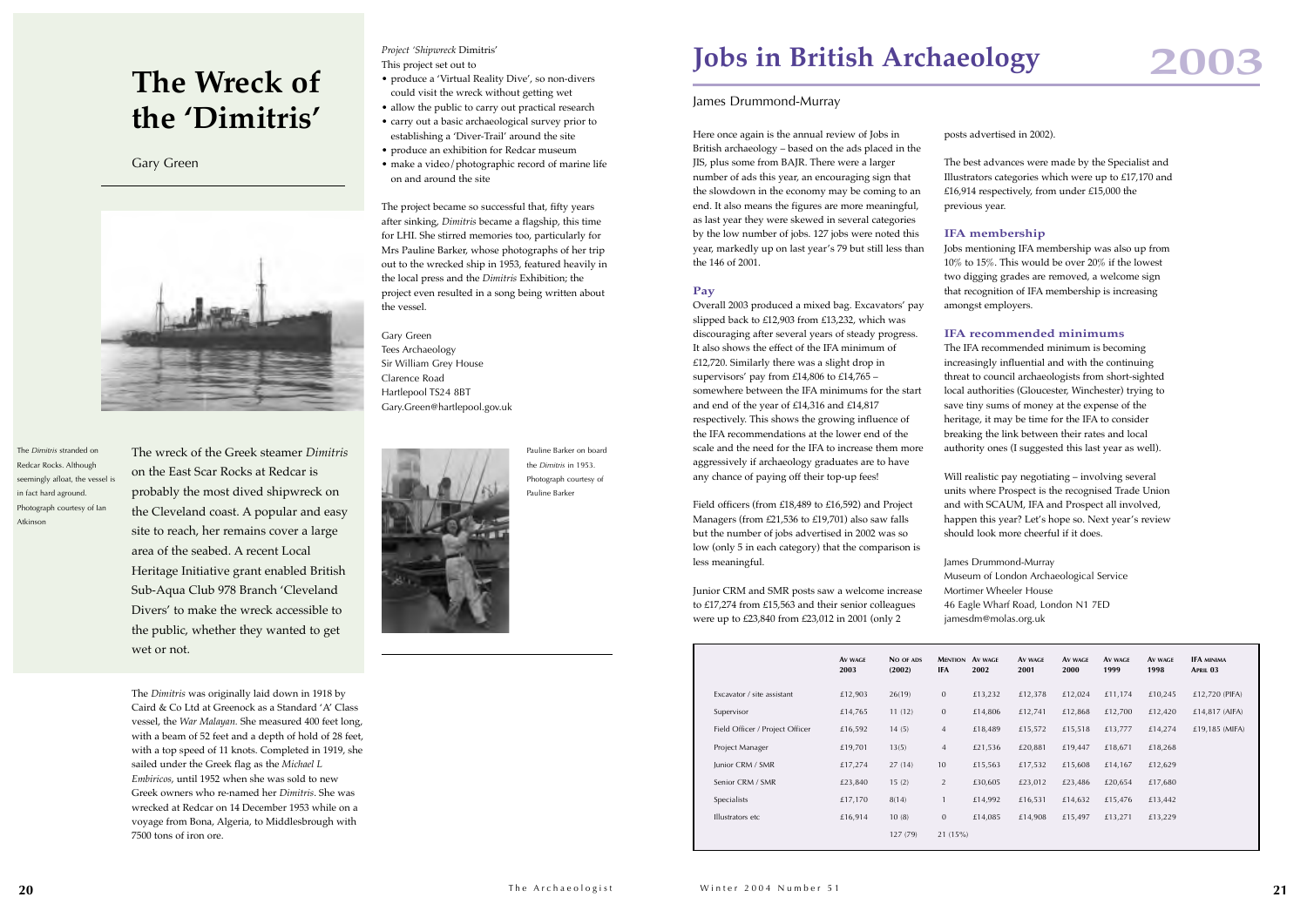The Palaeolithic is not the easiest period for any of us to grasp let alone explain, but it has an enduring fascination for the public. Unfortunately, within modern archaeology it is rare that we can demonstrate physical evidence from this time in areas such as the Midlands, let alone make it widely intelligible. New funding through the Aggregates Levy Sustainability Fund (ALSF) however has thrown open new opportunities for bringing archaeology to the wider public, and one such opportunity is the *Shotton Project: a Midlands Palaeolithic Network* which received funding, administered by English Heritage, in March 2003.

The main aim of this Project is to raise awareness of the Palaeolithic and its Quaternary context through talks, displays, training days and research, aiming both at the public and the profession, as potential Quaternary deposits and Palaeolithic finds are not always covered by planning guidelines. The Network views the Palaeolithic from both an archaeological and Quaternary perspective, using its Quaternary context to place archaeological evidence in a framework of geology, mammalian palaeontology and palaeoenvironmental evidence.

We use a number of methods to get the community involved. Leaflets were distributed to museums, local societies, and county archaeology and SMR offices, and articles published in the West Midlands CBA newsletter and the *Birmingham News.* These were followed up by presentations at County Archaeology days (Worcestershire, Staffordshire and Herefordshire), and talks and artefact identifications sessions have been held for local groups and societies (including one metal detectorists' group).

### **Understanding and identifying tools**

We also wanted active input from the public, and to maintain involvement through training programmes and a hands-on approach. Firstly, the Shotton Project organised a fieldwalking day over the terraces of the Carrant Brook, south of Bredon Hill, Worcestershire, involving the South Worcestershire Archaeology Group alongside students from University College Worcester and the University of Birmingham. The main emphasis was understanding and identifying Palaeolithic tools, as



the area has yielded a number of Palaeolithic artefacts in recent years. This day yielded only one possible Upper Palaeolithic blade, but it informed local archaeology groups of the potential for Palaeolithic surface finds in the area where they undertake numerous surveys, and it made the landowner aware of the history of human occupation in the area.

### **A weekend in the Ice Age**

However, there is also a need for training those participating in the Midlands Palaeolithic Network as well as archaeological groups, so we held an ambitious *Weekend in the Ice Age.* The Saturday event, at the Lapworth Museum of Geology, University of Birmingham, included recognition sessions for Palaeolithic tools (notably handaxes) and mammalian remains, and hands-on identification sessions for snails and beetles. The day was completed with a knapping session by one of the best exponents of flint working, John Lord from Brandon, Norfolk. His display was extremely impressive and in a two hour session produced a handaxe, a Levallois 'tortoise' core, Upper Palaeolithic blades, pressure flaked tools and microlith cores. He described every stage of tool making and explained the different processes used (eg the use of various hard and soft hammers).This event was open to all, but especially those who had no archaeological experience.

### **Handaxes in context**

The second day included a visit to Waverley Wood Farm Pit in Warwickshire, a well known Lower Palaeolithic site with evidence of the earliest occupation in the Midlands. The field visit was led by Prof David Keen (Quaternary geologist), one of

the specialists who had sampled and published the site in 1993. This was followed by a visit to Warwickshire County Museum to view the andesitic tuff handaxes and quartzite flakes that were picked up on the quarry floor and donated to the museum. These have a pride of place position in the museum and were discussed within their regional and national contexts.

The provision of the ALSF has allowed projects such as the Shotton Project to get the community far more involved in understanding our national heritage. Communication between the Shotton Project and others funded by ALSF (eg Welton-le-Wold {Lincolnshire Heritage} and the Swale-Ure project, {University of Durham}) has made it clear that outreach and community involvement are central to the success of these projects.



## Alex Lang a.lang@bham.ac.uk www.arch-ant.bham.ac.uk/shottonproject

## The **Shotton Project:** taking the Palaeolithic to the public

Alex Lang



*John Lord knapping a handaxe during a* Weekend in the Ice Age*. Photograph: The Shotton Project/Institute of Archaeology and Antiquity*

*A snail identification session*

*during a* Weekend in the Ice Age*. Photograph: The Shotton Project/Institute of Archaeology and Antiquity*

*The author holding an artefact recognition session with Kidderminster metal detectorists' group. Photograph: The Shotton Project/Institute of Archaeology and Antiquity*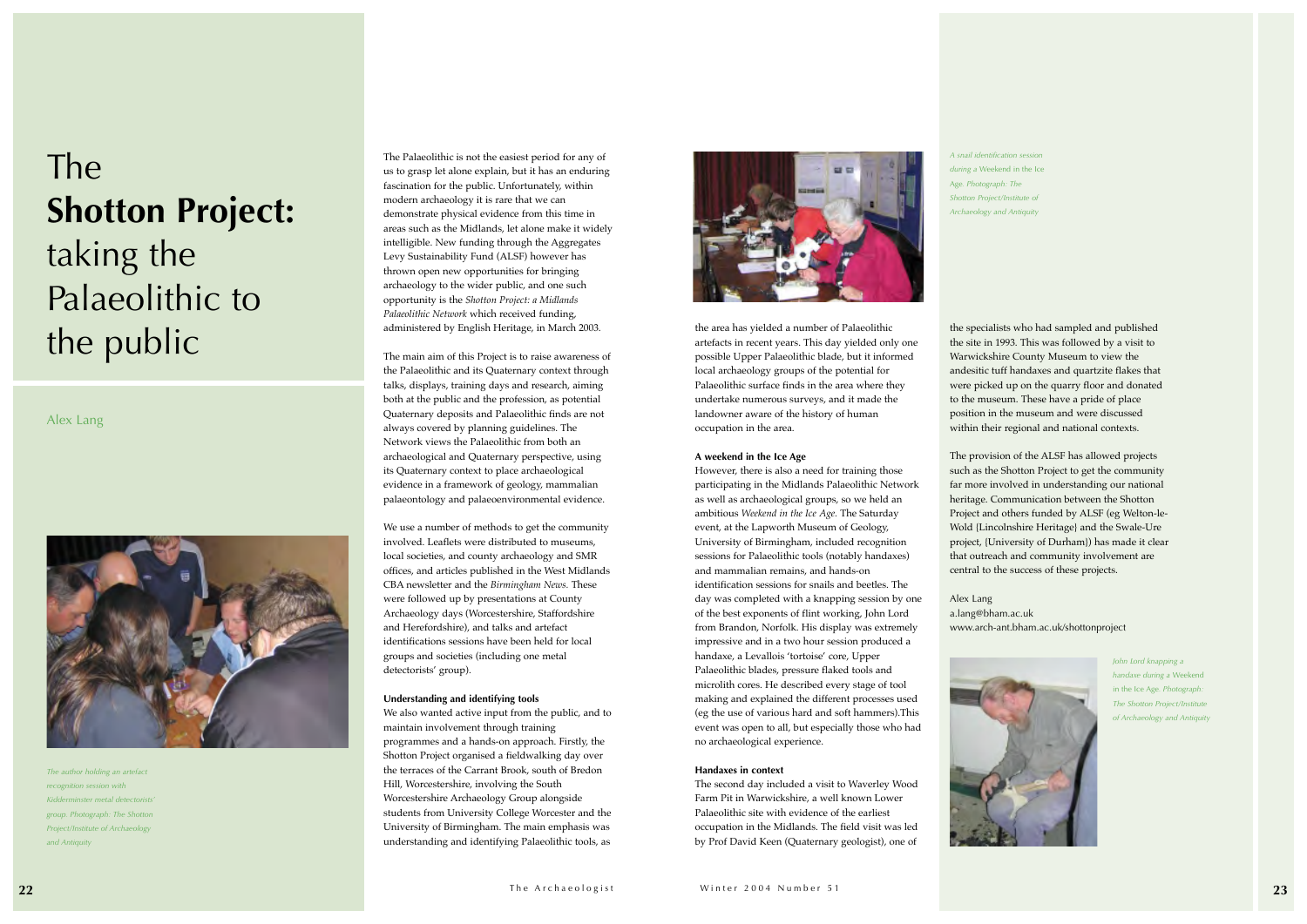*Gloucestershire County Council Archaeology Service is currently carrying out the Forest of Dean Archaeological Survey (FoDAS). The project was welcomed by the local community, and in TA 43 Jon Hoyle, Project Officer for FoDAS reported his concerns that public demand for involvement was so high that the team would be unable to meet expectations. Last year, to cope with this demand,* **Danielle Wootton** *was recruited to lead the outreach programme. In this article she illustrates how the FoDAS team have successfully broadened the scope of outreach.*

At a time when damage to archaeological sites continues to cause serious concerns, increasing public awareness about archaeological issues is more important than ever. We have therefore expanded our outreach programme significantly, continuing to hold regular workshops for local history and archaeological societies and proactively disseminating archaeological information to new audiences.

### CARVING HISTORY

One major project, initiated by FoDAS and working with Gloucestershire Youth Service, is the *Carving History at the Wilderness* project, funded by the new Heritage Lottery Fund 'Young Roots' scheme. *Carving History* is a yearlong project for unemployed young adults from areas in need of regeneration. They work with a member of the FoDAS team to learn about Anglo-Saxon and medieval archaeology including sculpture, architecture and local sites. Then, working with a sculptor, they use their new knowledge to create modern sculptures. One enthusiastic group member declared 'this is a once in a lifetime opportunity. Not many people are lucky enough to have projects like this to do'. Group members will also be able to gain Open College Network certificates in 'Sculpture' and 'Researching the Past'.

We have also inspired the local University of the Third Age group to get involved with survey work. Using simple questionnaires, they augment the Survey team's desk based research by visiting targeted sites. Under the name 'The Heritage Detectives', they systematically check sites on a parish-by-parish basis, and tap into local knowledge. Their contribution has proved of enormous value: the information is added to the SMR as a working record, and enables the FoDAS team to prioritise sites to investigate after desk based research is complete.

### FAMILIES IN THE FOREST

In July, FoDAS organised Forest Archaeology Day (part of CBA's National Archaeology Days) in



conjunction with the Forestry Commission. Aiming the day at families, we attracted over 1500 visitors to learn more about industry in the Forest of Dean through the ages. Focusing around a sculpture trail at Beechenhurst Lodge, created by artists inspired by the Forest's industry, we used information boards to explain the archaeological influence and background behind the sculptures. A blacksmith gave a demonstration, and one of the few remaining Forest freeminers reconstructed a timber mine entrance. There were also guided walks and talks, a simulated excavation, and opportunities for local societies to recruit new members. The Forestry Commission have asked us to organise another National Archaeology Day this summer, and this time we will work with the RSPB, holding the event (on Sunday 18 July) at Symonds Yat, a hill fort with nesting peregrine falcons in the cliffs below. We are also in the early stages of organising the first Heritage Open





## **FOREST** OF **DEAN**<br>ARCHAEOLOGICA ARCHAEOLOGICAL SURVEY: AN OUTREACH UPDATE

## Danielle Wootton \_

Day to be held in the Forest of Dean at Coleford on

11 September 2004.

In order to reach a wider audience, we have also developed a travelling exhibition for communities in remote rural areas. Available in two sizes, the smaller version allows village halls, small churches and school classrooms to display the exhibition. We attend events where we take our new handling collection (devised to fit in with National Curriculum Key Stage 2, but just as popular with adults), and a portable Gloucestershire SMR, enabling anyone to look up archaeological information for themselves.

## NEWS AND SCOWLES

We have established a regular, bright and colourful newsletter which, again to attract new audiences, is distributed to pubs, shops and cafes, as well as the more usual outlets of libraries, tourist information centres and museums. Demand for the newsletters has proved exceptionally high. We have also





produced and distributed a fact sheet for landowners about scowles (archaeological features found throughout the Forest of Dean where early iron mining has taken place) as part of our commitment to develop a closer working relationship with landowners in the Forest of Dean. Regular talks keep the public informed, and we ensure we address a wide range of people including, for example, families at National Archaeology Day, Summer Schools for the Visually Impaired; local history societies, Conservation Groups; and MA students from Bristol University. We issue frequent press releases, and have a regular slot on Forest of Dean Community Radio's 'History Half Hour'. In conjunction with the Forestry Commission, we also organised the 'Woodland Archaeology Seminar', where practitioners in woodland survey and management throughout Britain discussed techniques for identifying and recording archaeological features in areas of woodland. Papers from the seminar will be

published soon.

Since the last article, we have surpassed our original aim to provide an outreach service for local societies and established a proactive, socially inclusive programme involving families, the older community, young adults, children, tourists, landowners, and other professionals. Over the coming year, we will continue to develop this successful outreach programme, with new and exciting initiatives which will improve public awareness about archaeology in the Forest of Dean.

Tel: 01452 426245

Danielle Wootton danielle.wootton@gloucestershire.gov.uk

Jon Hoyle, Laura Butler and Graham Tait from the FoDAS team with local history and archaeology groups at a workshop run in conjunction the English Heritage NMP team. Photograph: FoDAS

Group members from the *Carving History at the Wilderness* Young Roots project practice sculpting techniques whilst learning about Anglo-Saxon crosses. Photograph: FoDAS

> One of the many children that visited National Archaeology Day, with John Bruden, a Roman soldier from the Ermine Street Guard, Dave Harvey, a Freeminer and Aisling Tuohy of Gloucestershire County Council Archaeology Service. Photograph: FoDAS

Young children learn about Roman Britain through objects from the handling collection. Photograph: FoDAS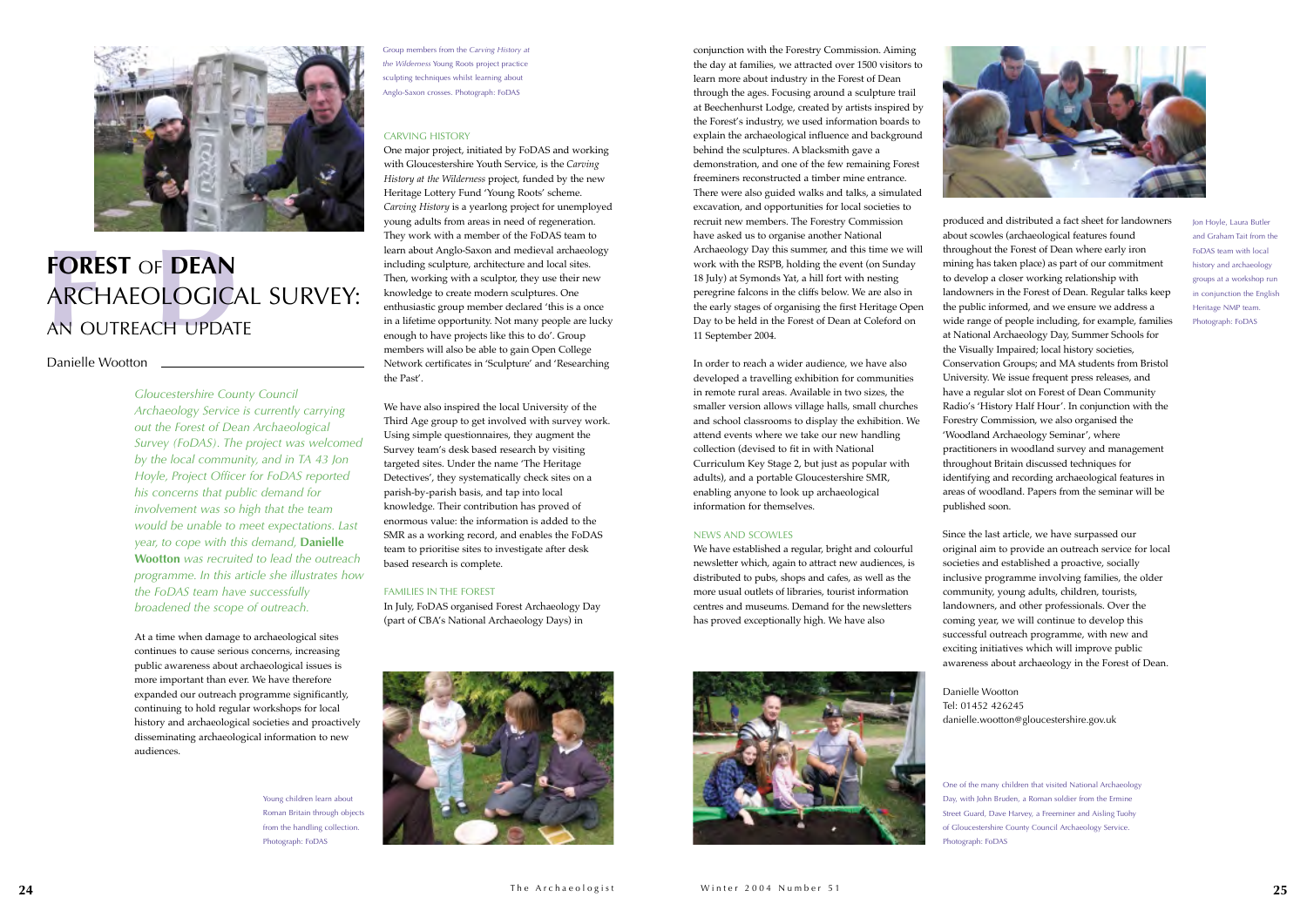*Out of necessity commercial archaeology today is focused on funded work. Many commercial archaeological units feel they do not have the time or resources to build links with communities except on projects where specific funding has been secured. However, it is possible for a commercial archaeological unit to pursue a public outreach policy that fosters relations with the local community in which it is based.* 

AOC Archaeology Group is a commercial company within a small commuter belt town south of Edinburgh. As it conducts operations across Britain and Ireland, but rarely on its doorstep, there is no commercial reason for it to foster relations with the local community in which its headquarters are located. However, since 2001, when AOC Archaeology drew up a public outreach policy in preparation for its application to the IFA for RAO status, the company has sought to develop relations with the local community.

### *Open days*

The best opportunity to foster relations with the public is during Scottish Archaeology Month, held in September every year and co-ordinated by the Council for Scottish Archaeology. This is an excellent way to bring a lot of people to our events and to publicise what we can offer. AOC also has its own Open Day every year, publicised in schools, libraries and newspapers, itself a way of developing local contacts. This is when we open our doors and organise family orientated displays, presentations and activities. We have mock excavations and other hands-on activities using our own reference collection of artefacts, animal bones and other ecofacts.

### *Skills of engagement*

While a considerable degree of planning by Lynda Stoddart, AOC's Marketing Coordinator, goes into the event, creation of displays and activities is made easier by the collection of exhibition panels and archaeological 'activities' material we have built up through a rolling programme of community outreach work. This programme has included hosting individual site tours and exhibitions, such as that at Braehead, Glasgow (see *TA <sup>45</sup>*), school visits to the company laboratories and display stands at archaeological and science fairs. One by-product is that AOC staff have developed the skills needed to engage with the public. Visitors now spend hours at the event, and many make return visits. A high ratio of staff to visitors means each visitor can discuss aspects of archaeology for some time with an archaeologist, which has perhaps contributed to the high degree of satisfaction evident from the questionnaires. Our emphasis, as in most outreach work, is on taking people through the whole excavation and postexcavation process, giving a realistic picture of what is involved, a useful corrective to what they sometimes get from the media.



### *Extending our outreach*

Outside these organised events we have a policy of running tours of excavations and also of nearby relevant monuments whenever our projects are appropriate. There are also some projects where it is possible to involve active local volunteers, especially where there is an archaeological or historical society in the area. This year too we have taken over running the local Young Archaeologist Club. Because of the commitment of a large number of staff, the burden has diminished in comparison with reliance on the enthusiasm of one individual. Because of the local contacts AOC has made with the local community new accommodation has been found for monthly YAC meetings, minimising the financial burden.

### *Maximising gain*

The rationale behind AOC pursuing not-for-profit community work is perhaps best encapsulated in our Public Outreach Policy 'to maximise public gain in the work we do', originally instigated in our application for IFA Registered Archaeological Organisation status. While there is undoubtedly certain PR mileage in engaging with the public, the commercial benefit is



fairly limited and doesn't explain why individual members of staff are prepared to give up their own time to host such events. As archaeologists we are aware that the proper protection and management of archaeology is only possible with the support of the public. The strongest reason, however, is that, like most archaeologists, AOC staff are genuinely interested in what we discover about the past through our work – and we like to tell other people about it.

When there is so much interest in archaeology it is important that a commercial archaeology unit takes the time to engage with the public and to make the archaeology it practices relevant to local communities. This process can be as rewarding to the archaeologists as it is



to the community.

Ronan Toolis AOC Archaeology

## **<sup>A</sup> commercial archaeology unit** *and its local community*

Ronan Toolis



Questionnaires offer useful feedback for planning future events. Photograph: © AOC Archaeology

Engaging with the public at AOC Open Days. Photograph: © AOC Archaeology

Exhibitions for the public at AOC Open Days. Photograph: © AOC Archaeology

Community Outreach activities at AOC Open Day. Photograph: © AOC

Archaeology



AOC Community Outreach activities at Leith Science Festival. Photograph: © AOC Archaeology

*As archaeologists we are aware that the proper protection and management of archaeology is only possible with the support of the public.*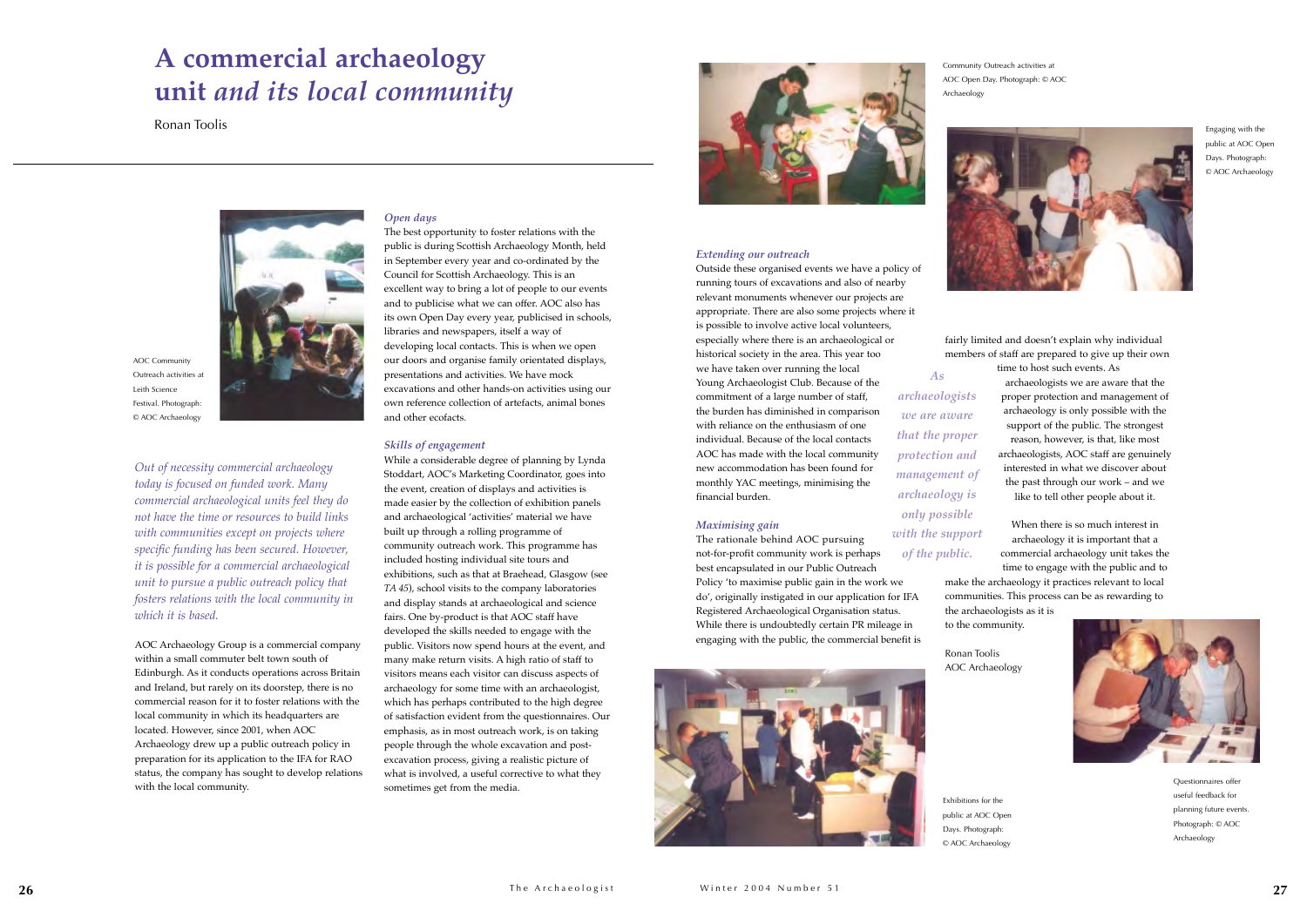*Sometimes local societies find a research project of exceptional potential, and with professional support can end up with highly valuable data as well as a galvanised local society and an enthused community. This happened recently at Leominster, where the Friends of Leominster Priory and Stratascan Ltd have found archaeological evidence in support of the historical evidence for the minster's Middle Saxon origins.*

For the last 25 years Herefordshire's local history societies have organised annual day schools to debate themes of general interest. In 2000 it was the turn of Leominster Historical Society to act as host, and the theme 'The Early Church in Herefordshire' was chosen. It was here that John Blair pointed out that 'from a national perspective Leominster looks highly exceptional. Its area of parochial dependence was at least twelve miles across; it was one of the biggest mother parishes known in England; it had three Anglo-Saxon saints, which is most unusual for a non-cathedral site before the Benedictine Reform; and the area around the monastic centre was articulated by complex territorial divisions and satellite settlements'.



## **'Operation Leofric'**

The Friends of Leominster Priory were inspired to embark on a campaign to broaden public interest in the priory and its historic role. This was codenamed 'Operation Leofric', after the Saxon earl of Mercia, famous for the supposed exploits of his wife, Lady Godiva, who, according to the chronicler John of Worcester, 'enriched with valuable ornaments the monastery of Leominster'. Application was made by the Friends, through the Countryside Agency, to the Heritage Lottery Fund and the Nationwide Building Society for financial support. An award of £30,000 was granted.

The proposal had three very separate elements. The first was a play about the foundation of the priory by Henry I, to be written by Ian Sorley, long-time resident and professional playwright, actor and producer. This would include reference to St Etfrid, founder of the original priory in about 660. Next came ground probing radar (GPR) survey, to enable an accurate scale-model of the pre-Reformation monastery to be constructed. Finally there would be two books, the first by Joe Hillaby on the Saxon minster and post-Conquest priory c 660–1539, the second by local historian, Eric Turton, on the priory's restoration by George Gilbert Scott.

## **GPR survey and timeslicing**

If not of priory or post-Dissolution centuries, what of the pre-priory era? Founded c 660, the minster predates Hereford cathedral. Edmund Bishop described the Kalendar in the early eleventhcentury Leominster prayer book as from 'not merely the most remote but most Celtic, backward, part of the country', evidence of continuity of liturgical observance from the seventh century. A nunnery, but not minster, was secularised after Harold's brother, Swein, abducted the last abbess. John of Worcester describes Earl Leofric, close associate of Cnut, enriching the monastery of Leominster. At Bury Cnut built a rotunda for Edmund's relics and at Worcester Stratascan revealed a curving wall concentric with the circular Romanesque chapter house, described in Philip Barker's *Short History* as 'the Anglo-Saxon rotunda'. The term of the most external proposition and layout of the contribution of the contribution of the contribution of the contribution of the contribution of the contribution of the contribution of the contribution of the co

Stratascan Ltd had already undertaken resistivity and GPR surveys of the east end of the church, demolished after the dissolution of the monasteries. Both techniques produced clear results which correlated closely with an RCHME plan drawn after excavations in 1932. The Friends of Leominster



Priory commissioned a further geophysical survey in 2003, to confirm the position and layout of the cloister for the proposed model (traces of the arch of the cloister vaulting can be seen on the exterior of the north wall of the north aisle). The cloister lies beneath a car park, so the only viable geophysical technique was GPR.

Based on the results of extensive trials at Cardiff Castle and other sites, it was decided to use a 400MHz collecting 40 scans per metre along parallel transects at 0.5m centres. This offers a good compromise between areal resolution and cost. Using the high computing power of modern PCs it is possible to compile a three-dimensional matrix of the data and then sample this *horizontally* to produce a series of plans showing the strength of returned signal for different radar travel times (timeslicing). If a signal velocity is calculated or estimated then these times can be converted to depth. The image shown here is a timeslice from the car park area at an approximate depth of 0.6m. As can be seen, instead of the linear foundations expected from the west range of the cloisters, a very clear circular feature was revealed, some 17m across with 3m 'wall' thickness. The image continued to a depth in excess of 1.5m.

### **Monastic lavatorium?**

The immediate assumption was that these were traces of a monastic lavatorium. Remnants of a fine octagonal example, with sculptured panels of c 1180–90, can be see some 30 miles north, at Much Wenlock. The foundations of a circular lavatorium were found at St Pancras, Lewes, the premier English Cluniac house. Its Prior, Hugh of Amiens, became second abbot of Reading, Leominster's mother house, in 1123. However, such lavatoria were only half the diameter of the Leominster feature.

After the Dissolution, only a small block north of the cloister (infirmary, rere-dorter and chapel) was retained. It became first the town house of the Coningsbys of Hampton Court, then Mansion House for the borough bailiff, to keep his 'feasts and entertainments'. Illustrations show no circular

structure. In diameter no dovecote of the county exceeds 8m.

## **Anglo-Saxon connections**

At Leominster have we now found a similar rotunda to add to this select group, physical proof perhaps of Leofric's devotion? For the locals, enthusiasm is now for excavation.

Joe Hillaby

Friends of Leominster Priory

Peter Barker Stratascan Ltd

For the minster see: J Hillaby, 'Early Christian and Pre-Conquest Leominster' *Trans Woolhope NFC* 45iii

(1987) 557–685



## **Operation LEOFRIC: a community project**

Joe Hillaby and Peter Barker

The cloister now lies beneath this car park

Photographs by Friends of Leominster Priory and Stratascan

A timeslice through the car park shows the circular feature clearly

Traces of the arch of the cloister vaulting can be seen on the exterior of the north wall of the north aisle

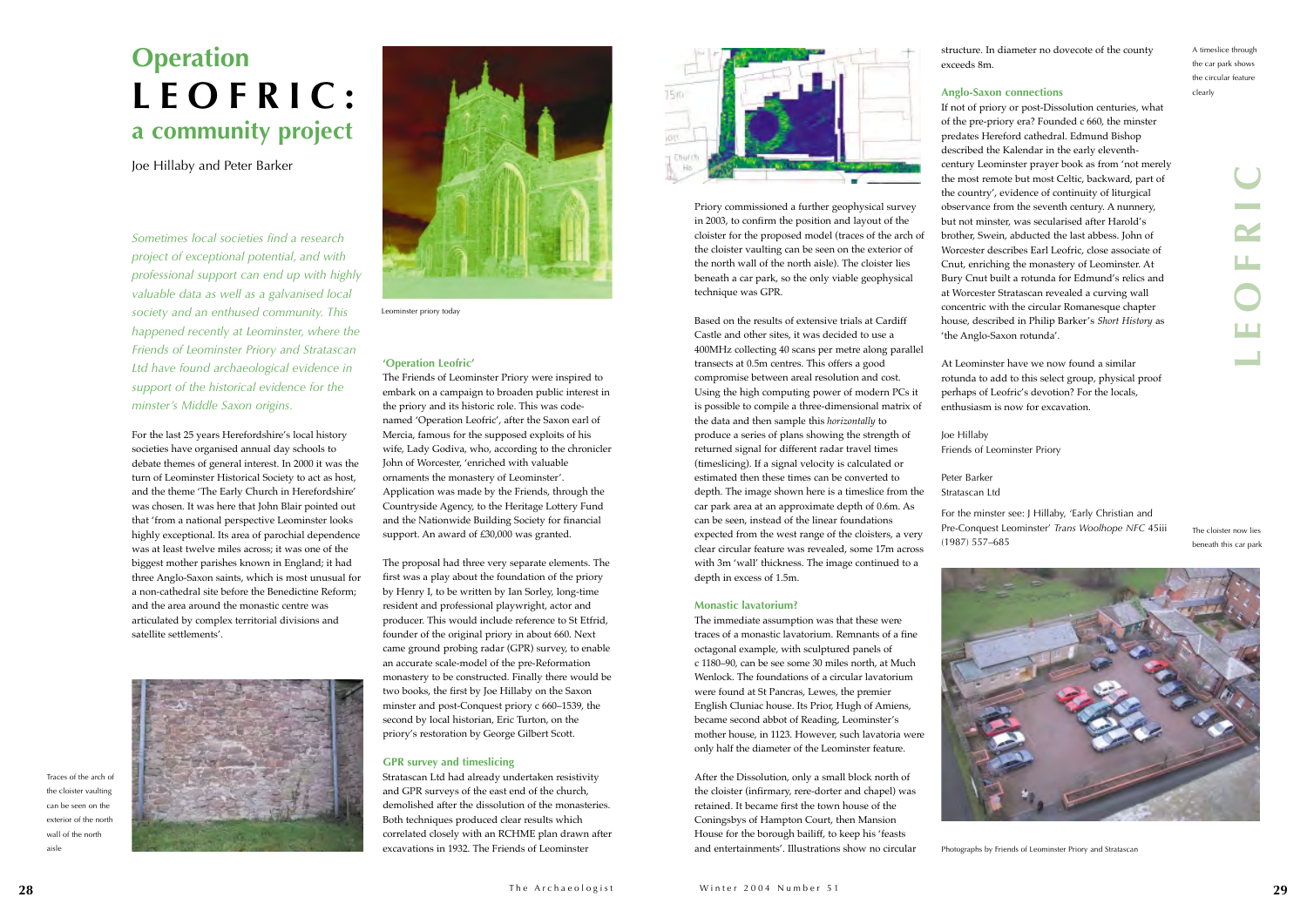*Metal-detectorists and archaeologists have had many wars of words, especially in the 1970s, but in recent years, especially with the advent of the Portable Antiquities Scheme, more bridges have been built and fascinating results of these collaborations are starting to surface.* **Neil Macnab** *reports how, with funding from the Joseph Rowntree Foundation (JRF), York Archaeological Trust (YAT) has been undertaking innovative community-based archaeological research in partnership with York and District Metal-Detecting Club (YDMC), local amateur archaeologists and the local community at Osbaldwick, a suburban community on the eastern fringe of York.* 

The project followed archaeological investigations, funded by the Joseph Rowntree Housing Trust (JRHT), who wish to develop land at Osbaldwick for social housing. The investigations included desk based assessment, geophysical survey, contour survey and archaeological evaluation. Archaeological features included Roman field boundary ditches, an enclosure of probable tenth – eleventh-century date, ridge and furrow, and post-medieval and modern features. Five local primary schools joined in, looking at the ridge and furrow earthworks, soils and finds.

## *Collecting artefacts*

Fieldwalking was not an option as the fields were under pasture, but the use of metal-detectors was thought to be a way of exploring the site further. There was an initial trial at an Open Day during the evaluation, when metal detector users were

encouraged to scan topsoil excavated from evaluation trenches. The local community, helped by volunteer archaeologists, got involved and collected artefacts from the spoil heaps. The day also gave JRHT an arena to discuss their proposals for a housing development. Lively debates took place amongst visitors as they examined the finds recovered that day and the results of the archaeological evaluation. There was a metal-detecting finds display and an exhibition of the plans and aerial photographs.

Wanting to build on this success we proposed a new metal-detecting project to JRF, who agreed to fund it. This project has enabled us to develop a methodology (or protocol) for future collaborations with metal-detector club members and amateur archaeologists on green field sites, and has provided further opportunities to engage metal-detectorists and local people in community-based archaeological research.

## *Working together in the field?*

The project was designed to examine how far constructive working relationships between archaeologists and metal detector users have developed in the York area. Both parties have been working quietly together for some years, especially with the Portable Antiquities Scheme where metal detector finds are recorded at YAT's Archaeological Resource Centre in a weekly 'finds surgery'. But this current project is the first major opportunity to see if we can work together in the field to build up a better understanding of the past history of an area, becoming more familiar with and making use of each others' skills.

### *Involving experts*

## *M* Metal-Detecting, Research and Community Archaeology: *exploring a new approach*

Four community participation metal detecting days took place during weekends in 2003. These were exciting events, and they have enabled YAT and YDMC to survey four fields before development area. 895 finds was recovered. Accurately locating artefacts using an EDM as well as a hand-held GPS has been fundamental to the recording methodology. We could accurately plot the distributions of different categories of finds, and also compare the accuracy of a budget-priced GPS device with an expensive EDM. Best practice for this type of project has been developed which may assist other professional and amateur groups in carrying out similar ventures in the future. Bridges have been built and friendships formed which will enable development of future community archaeological research projects. Procedures include project preparation, research designs, finds disposal or retention policies, project execution, finds recording and conservation, and surveying and plotting finds distributions. This too has been a collaborative endeavour, involving experts from the Excavation, Education, Finds Administration, Artefact Research and Conservation departments at YAT as well as the detailed knowledge and skills of YDMC members.

*Nineteenth-century artefacts and social history* At Osbaldwick the distribution plots of finds have not revealed anything of great archaeological importance – but the picture could be very different elsewhere. Artefacts included agricultural equipment, railway memorabilia, buckles, coins, badges, military buttons, a Victorian commemorative medal, toys, door and furniture fittings. These have, however, added significantly to our knowledge of the social history and use of this site. Also we noted that significantly lower quantities of pre nineteenth-century finds were located during the metal-detecting days in 2003 than were found on the open day in 2002, when the spoil heaps of evaluation trenches were searched. This may be because pre nineteenth-century finds are likely to occur at a greater depth than the modern topsoil (c.20cm thick), the main zone examined by metal-detector users in 2003. Alternatively, it may be that the medieval ploughsoil remains relatively undisturbed, sealed by modern topsoil.

<sup>A</sup> travelling exhibition has been created to show off this research, and this will go to schools, libraries, community centres, doctors' surgeries and conferences. The project results are also available on a specially designed website http://www.yorkarchaeology.co.uk/osbaldwick/os

baldframeset-1.htm

So it seems that this sort of collaboration on greenfield sites is a great opportunity for people to become involved in the history and archaeology of their immediate surroundings – and will also give that vital 'sense of place' to future residents. It is hoped that archaeologists, planners and developers will see the benefit of such projects both in creating a constructive environment for the discussion of a development proposals as well as carrying out valuable integrated research into archaeology and

social history.

Neil Macnab Field Officer, York Archaeological Trust



Nineteenth and twentieth century finds from the metal detector survey. Photograph: York Archaeological Trust



Getting to talk to the professionals: Andrew Jones, Education Officer at YAT, reveals the archaeology of Osbaldwick to local school children. Photograph: York Archaeological Trust



Metal detectorists, archaeologists and members of the local community working together at Osbaldwick. Photograph: York Archaeological Trust



Neil Macnab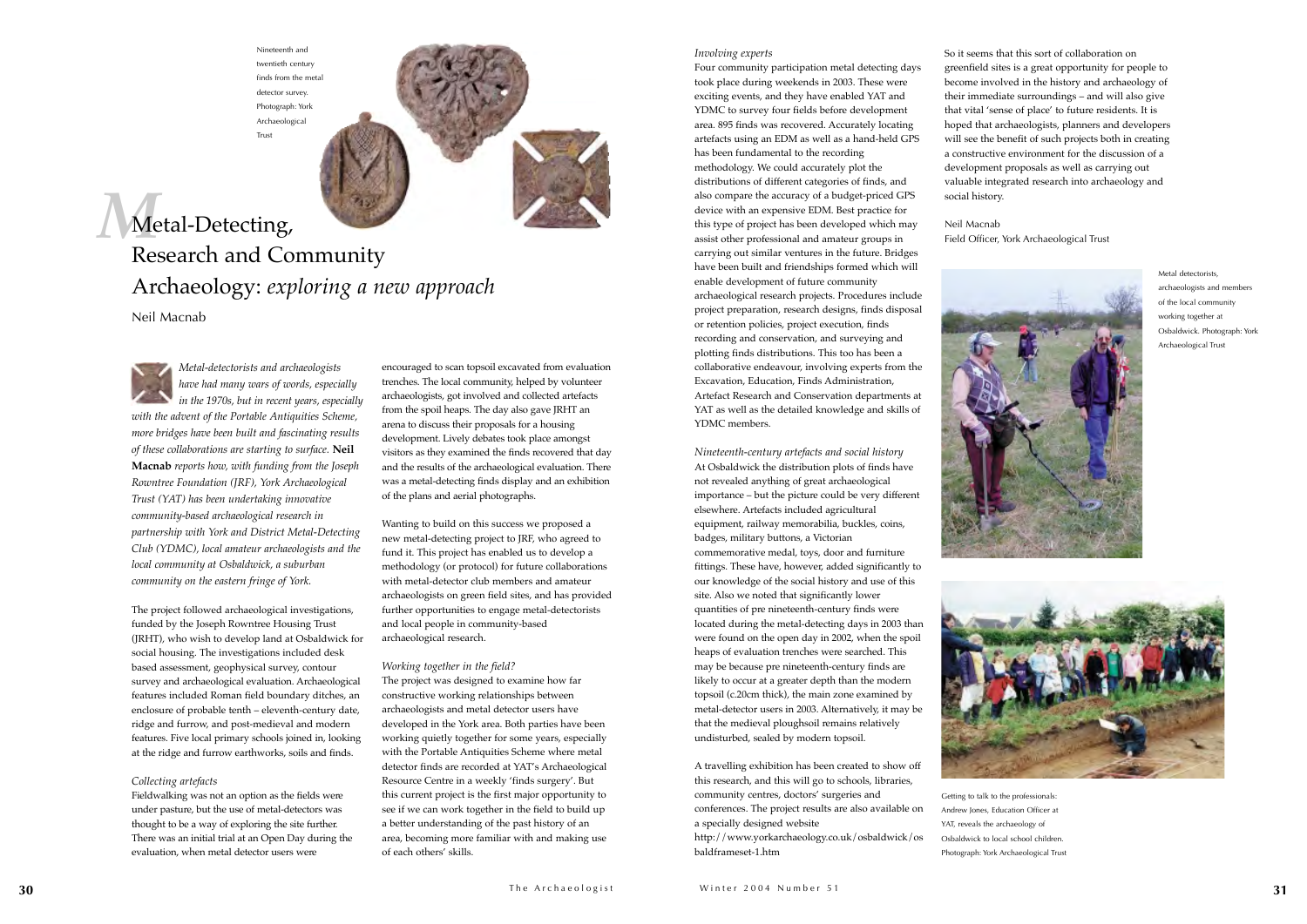The conferences predate the abolition of Dúchas and the change to ministerial responsibilities, but a helpful editorial note tells readers who is now responsible for what, and Seán Kirwan's authoritative opening paper on legislation and government policy is unaffected. Archaeologists who have not previously encountered the Irish system should not find this unfamiliar territory: there are significant differences in detail from some parts of the UK – notably the licensing system– but the principles are readily recognised. British readers will note that this paper, like other Irish government publications, sets the processes in the context of EU legislation and agreements (eg the Valletta Convention), rather than hooking them in as an afterthought. Therefore archaeology on the massive roads programme is presented as a response to the Environmental Impact Assessment Directive (85/337/EEC), supplemented by the provisions of the Roads Act 1993, which puts EIA onto a primary legislative footing and has ensured fuller integration of archaeology into the road planning and construction process.

Following Jerry O'Sullivan's summary of the licensing system Nessa O'Connor describes the role of the National Museum of Ireland. All archaeological objects with no known owner are the property of the state: the Museum is the state's repository, has a consultative role in the issue of licences and has archiving requirements that extend deep into standards of excavation and publication – interesting fare for those drafting the UK government white paper on heritage protection in England and Wales. The NRA clearly has a strong focus in ensuring archaeological value for money. It has appointed a team of Project Archaeologists to assess the archaeological implications at Route Selection and oversee the rest of the process (described here by Ken Hanley).

Other chapters deal with the procurement of archaeological services and the implications of EU law; the operation of public-private partnership (PPP) schemes, the role of the archaeologist in the client team and PPP company, and the allocation of risk; PPP case studies; assessment methods (terrestrial and waterborne); the legislation, funding and practice basis for post-excavation work; and publication (and why it isn't happening).

Finally, as is proper in a book on archaeological practice, the volume culminates in a piece on our fellow professional institute, the Institute of

Archaeologists of Ireland (IAI). Martin Byrne lays down that IAI intends to become more involved in the NRA Code of Practice, linking implementation to IAI's work on rates of pay and specification tender documents, and highlighting the role of private companies and the proposals for reforms to the licensing system (see *TA <sup>46</sup>*) – with a hint of an RAO scheme.

This volume is beautifully illustrated with examples of wonderful discoveries from the roads programme; it is well organised and has a useful bibliography and contacts list. No IFA member thinking of working in Ireland can afford to be without it.

## **Kenneth Aitchison** adds

The Institute of Archaeologists of Ireland has launched an ambitious project to develop a programme of professional post-graduate education and training leading to the introduction of a structured, accredited Continuing Professional Development programme for its members. This project is being led by Cynthia Deane of Options Consulting, and IFA is delighted to be invited to contribute to this programme. Drawing on our organisational experiences in the development of National Occupational Standards through the Roles and Skills in Archaeology initiative, IFA is initially assisting in refining the training needs analysis for the archaeological profession in Ireland, building on research carried out by CHL Consulting in 2002.

The issues confronting Irish archaeology are not dissimilar to those on this side of the Irish Sea.

Previously, there has been limited supply of vocationally-relevant training and a lack of suppor<sup>t</sup> by employers. This project seeks to develop structures that will integrate CPD into IAI's membership structure and lead to identifiable career structures across the profession.

<sup>A</sup> significant difference between archaeology in Ireland and Britain is that of excavation licensing. A review of the system is currently in progress. It now seems likely that the statutory basis for licensing system will remain in place, but its procedures and its management by Government is likely to undergo some change, in the near future, shifting the regulation of standards towards the IAI.







Aerial view of the early medieval settlement and cemetery at Johnstown, Co Meath, on the M4 Kinnegad-Enfield-Kilcock scheme. Photograph: Archaeological Consultancy Services Ltd



Code of Practice

between the National Roads Authority and the Minister for Arts Heritage, Gaeltacht and the Islands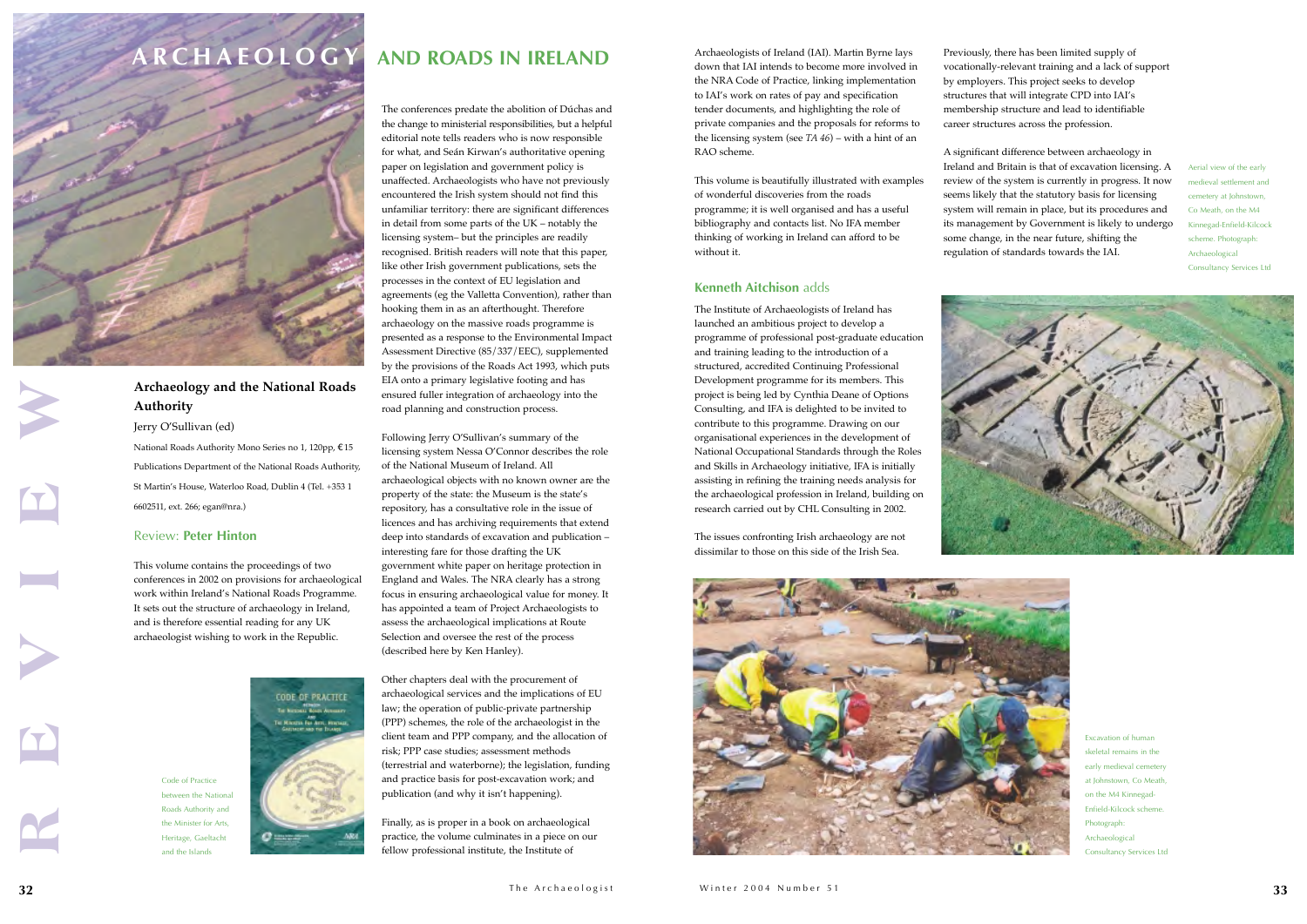Peter Murphy (RSA for the East of England) gives the background to the present system, and how we can make better use of it.

PPG16, shortly to be integrated into a new Planning Policy Statement (PPS15), has been the great success story of archaeology in England. Over £50 million a year was injected into archaeology during the '90s, leading to an unprecedented level of archaeological investigation. However, problems associated with this growth were inevitable, and in particular it became plain that the quality of archaeological science at development-led interventions was variable. English Heritage, through its Regional Science Advisors, set out to improve this situation, and is now keen to ensure its services become more widely used by IFA members.

Exemplary and innovative scientific studies have already been achieved at developer-funded interventions, but their findings are often not disseminated beyond client reports. In some cases only a limited range of scientific techniques is applied, and both the standards of their application and inter-site comparability of results could be improved. The quality of some reports also raises the concern that under-qualified and inexperienced staff are sometimes being employed. Obviously, it would be absurd to suggest that a full range of archaeological science techniques should be applied to all interventions; but we all know that opportunities have been missed.

This perception of variable quality led English Heritage to establish the nine RSA posts in 1999, initially to provide scientific advice to the EH

## **Conne for Archaeology Guidelines**

..

Environmental Archaeology A guide to the thory and practice of methods,

Regional Teams and to local authority curatorial archaeologists. In fact, many of the RSAs had previously collaborated as specialists with field units, and so immediately found themselves also being asked for advice directly. The posts – almost five years old now – have recently been subject to external review by Gill Chitty (Hawkshead Archaeology and Conservation). The overall conclusion is that the RSAs have made a significant contribution to the quality of archaeological science in England since 1999.

Information network Archaeological science draws on a range of disciplines including geophysics, scientific dating, hydrology, engineering, geoarchaeology, analysis of biological

remains, artefact conservation and investigative analysis, and analysis of technological residues, ceramics, glass and stone. Plainly, one person cannot provide expert advice on all these fields. The need to develop a network of specialists has led to the RSAs becoming points of contact between EH, university research workers and the wider regions within which they work – a 'one stop shop' for advice independent of the pressures of contract archaeology. The review also highlighted the fact that some archaeologists were unclear about the RSAs' roles and activities and may even see the RSAs as interfering or irrelevant. So where are we, what do we do, and what can we offer?

Eight posts were originally contracts placed at universities, but five are now based in EH Regional Offices. The RSAs work closely with Inspectors of Ancient Monuments, Regional Planners and Policy Officers on statutory casework, site management and regional planning issues. They collaborate with government agencies and departments, National Parks, Wildlife Trusts, national and regional museums, and universities in developing joint management and research projects and bringing in new streams of funding. Much time is spent collaborating with local authority curators to produce briefs and/or comment on specifications, monitor fieldwork, help develop appropriate analytical programmes and comment on the quality of reports, besides contributing to regional Archaeological Research Frameworks and standards documents. They also provide advice directly to field units and consultants.



'Level playing fields' In the context of contract archaeology, the aim is always to enhance standards and to foster a 'level playing field', so that units with high standards are not handicapped during tendering. Producing good practice standards documents and guidance has been a priority. *Archaeological Science at PPG16 interventions: Best Practice Guidance for Curators and Commissioning Archaeologists* was published on the EH Website in 2003. Over 70% of curators now use it, and its key components were incorporated into the *East of England Regional Standards* document (Gurney 2003). In collaboration with EH's Centre for Archaeology (CfA), the RSAs have produced *Guidance on Environmental Archaeology* (English Heritage 2002). These documents are in no sense intended to replace the existing IFA *Standards and guidance*, but to amplify and extend them.

Professional training <sup>A</sup> successful collaboration between the RSAs and the CfA has been in delivering professional training in archaeological science. In the last four years over 1000 people have attended one or more of 41 regional courses. Topics so far covered have been scientific dating, geophysics, ancient technology, conservation, faunal and botanical remains, and geoarchaeology. Practical workshops on sample collection and processing have also been held. A continuing programme of professional training is planned.

Reports unread The RSAs and other EH contractors in archaeological science are also currently working on *Regional Reviews of Environmental Archaeology*, some of which have been published in the CfA Reports Series. There are hundreds of published and unpublished reports which have never been synthesised (indeed may

## English Heritage Regional Advisors for Archaeological Science

## Peter Murphy



Guidelines to Environmental Archaeology, available (free) from customers@english-heritage.org.uk

Jim Williams installing piezometers at Fiskerton. Note sections of the wooden causeway visible just below and slightly left from Jim's right hand. Photograph: Vanessa Fell



Natural erosion and coastal management can both be destructive to structures and deposits. Anglo-Saxon timber jetty recorded during a watching brief by Colchester Archaeological Trust at Abbot's Hall, Great Wigborough, Essex, part of a Habitat Creation Scheme. Photograph: Peter Murphy



# (RSAs)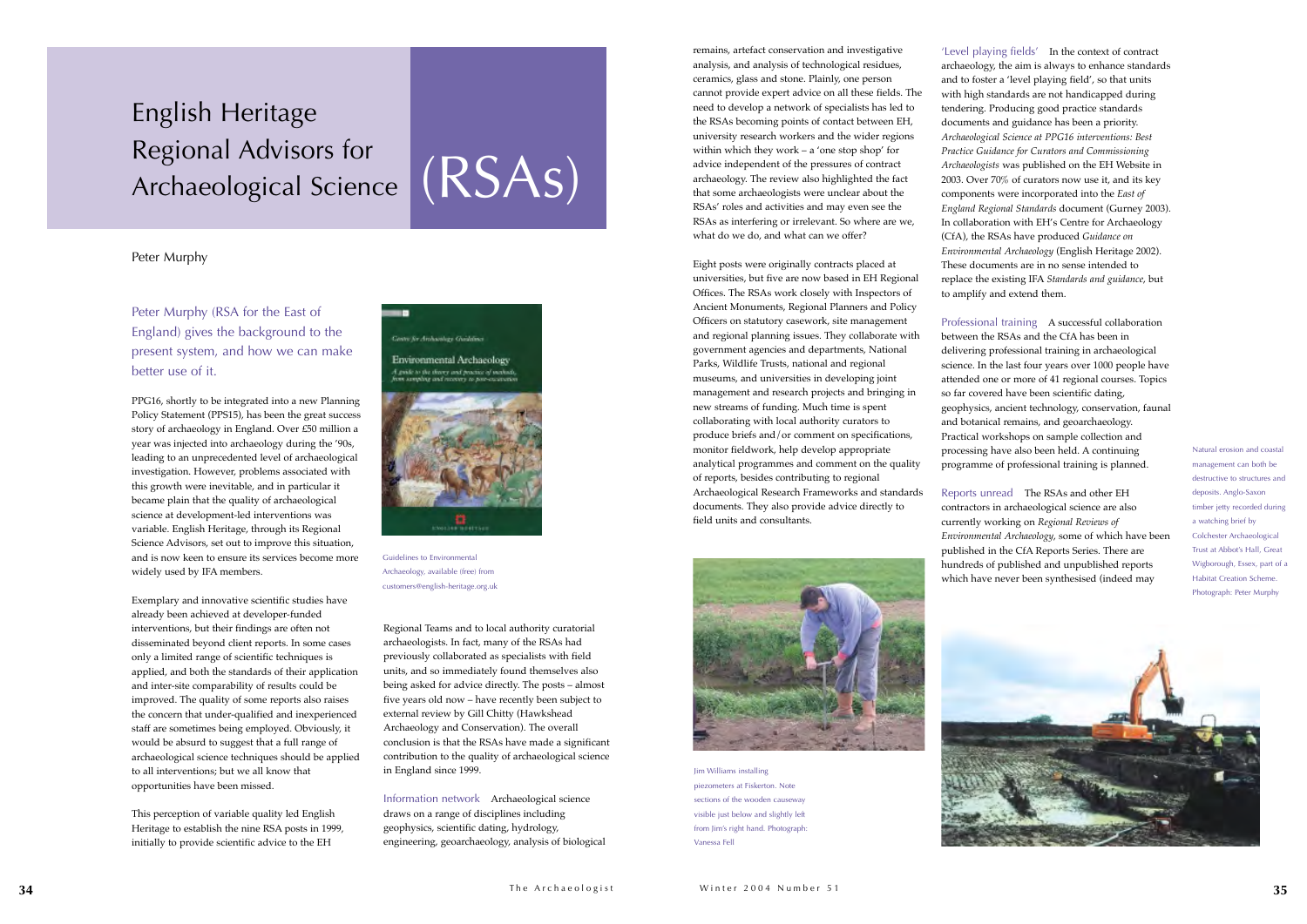have rarely been read). These represent an enormous information resource, which needs drawing together and disseminating, partly to establish our present state of knowledge, but also to develop priorities for future work. RSAs are also contributing a science component to Regional Archaeological Research Frameworks.

Collaboration and monitoring The interaction between regional management requirements and RSAs' individual research is leading to practical applications of archaeological science methodologies. For example, at Fiskerton, Lincolnshire past excavations have revealed an Iron Age timber causeway, a log boat, and a large quantity of fine metal artefacts. To assist Lincolnshire County Council with the management of this site and its immediate landscape, piezometers to monitor groundwater levels and chemistry have been installed by Jim Williams (RSA, East Midlands) and Ian Panter (RSA, Yorkshire), with the assistance of Vanessa Fell (CfA) and James Rackham, a local independent consultant. English Heritage has paid for the piezometers, and also the monitoring meter for data collection. The collection of monitoring data is now carried out by Lincolnshire County Council staff. This project has been a helpful demonstration of capacity building, as Jim has received training from Ian, and both have now passed this information (and the responsibility for the collection of monitoring results) onto the County Council. A partnership approach to the analysis of the results will also be taken.

Experiences learnt from terrestrial sites has been employed on marine sites and Ian Panter has been offering advice on proposals to monitor the sea bed environment during stabilisation trials for the wreck site of HMS Colossus, off the Scilly Isles.

Waterlogged sites Wetland site monitoring and management are also high priorities in the South West, the region covered by Vanessa Straker, and in the West Midlands, Lisa Moffett's region. English Heritage, the Environment Agency and Somerset CC are funding the *Monuments at Risk in Somerset's Peatlands* project (MARISP). Richard Brunning (Somerset CC) is directing the project, and has recently carried out small-scale evaluation of twelve scheduled sites on the peat moors and is installing monitoring equipment. Vanessa is also involved with the River Parrett Flood Management Scheme. Consultative workshops has been held for agencies and groups. There are archaeological interests to be considered in relation to works on flood banks, river diversions and floodwater storage. She is also working with partner agencies on a proposed managed realignment scheme in Bridgwater Bay in the Severn Estuary, which has major implications for waterlogged sites and stratigraphic sequences.

Lisa is currently collaborating with local authority curators over wetland creation schemes in the Severn/Avon vale and effect of these schemes on archaeological deposits and palaeochannels. A project of geomorphological mapping and survey



in the Arrow valley in Herefordshire carried out by the University of Aberystwyth under the direction of Prof Mark Macklin represents the most complete study of the development of a river valley in this area of England.



Coastal erosion In the East of England many sites are threatened by natural processes of coastal change, but coastal management and flood defence schemes pose an even more immediate threat. Peter Murphy (RSA, East of England) is developing protocols and methods for archaeological mitigation in response to coastal change and managed realignment, and has co-authored, with Steve Trow, EH guidance on this topic (English Heritage 2003). Peter has provided scientific support and advice for the EH-funded Suffolk and Norfolk *Rapid Coastal Zone Assessment Surveys*, designed to enhance coastal SMRs. He is also working to ensure that the historic environment is adequately considered in development of Shoreline and Estuary Management Plans and Strategies. Several major new port developments are proposed, at Felixstowe, Harwich and Shellhaven (the new London Gateway port). Negotiations between the port developers, EH and County Council archaeologists have provided the basis for current maritime survey work by Antony Firth's team at Wessex Archaeology.

North West In the North West region, Sue Stallibrass finds that recurring themes include deep waterlogged deposits containing organic remains, coastal erosion of prehistoric landscapes, industrial archaeology and the problems of geophysical prospection on intransigent or complex deposits. She is involved with a report on the risks posed by works to remedy land contamination, funded jointly by EH and the Environment Agency. Sue's own specialisms are vertebrate remains and their integration with other forms of archaeological evidence, taphonomy and site formation processes.

North East Jacqui Huntley (RSA, North East and Hadrian's Wall) is actively involved in developing Archaeological Research Frameworks (ARF) for the World Heritage site and the NE Region as a whole. An important objective is to encourage collation, analyses and syntheses of data – in turn feeding into the ARFs. Much of the region is remote, with little urban development, thus making the historic landscape a living reality. Understanding and presenting this landscape is another important aspect of Jacqui's work, from both public outreach and palaeoenvironmental research angles.

South East Intense development pressure in the South East has led to Dominique de Moulin's (RSA, South East) particular involvement in large infrastructure developments, such as the Channel Tunnel Rail Link. Elsewhere, Late Glacial and Mesolithic sites with associated sediment sequences pose their own problems: in particular, Dominique is concerned to gain acceptance that palaeoenvironmental sequences *are* archaeology, whether or not artefacts are present. She is prioritising preservation in situ of such sequences, and of other, later, deposits, where programmes of groundwater monitoring have been emplaced with developer funding. Another concern involves incorporation of palaeoenvironmental data in SMRs

and HERs.

London In London, Jane Sidell's particular interests relate to landscape reconstruction, with particular reference to human interaction with the landscape and riverine environments. In addition, she has developed an interest in site management and preservation in situ. More specifically, she is researching piling and compressional impacts associated with construction works.

Your editor has asked me to provide a 'check-list' of Archaeological Science techniques. Obviously, there are very many, so I just list overleaf techniques that I know have been applied in England. Some are easy, but be honest: how many of these have you considered applying? Following this article, we hope that many more excavators will be going to their RSA for advice and help with more sophisticated use of science in archaeology.

Peat rafts eroded from nearshore exposures at Walberswick, Suffolk. Photograph: Peter Murphy

> Schematic representation of environmental conditions and types of material typically preserved. From Centre for Archaeology *Environmental Guidelines*





Mollusc shells from fluvial sands at Marham, Norfolk. Photograph: M Howard

Basketry from Roman deposits at Annetwell Street, Carlisle. Photograph: J Jones

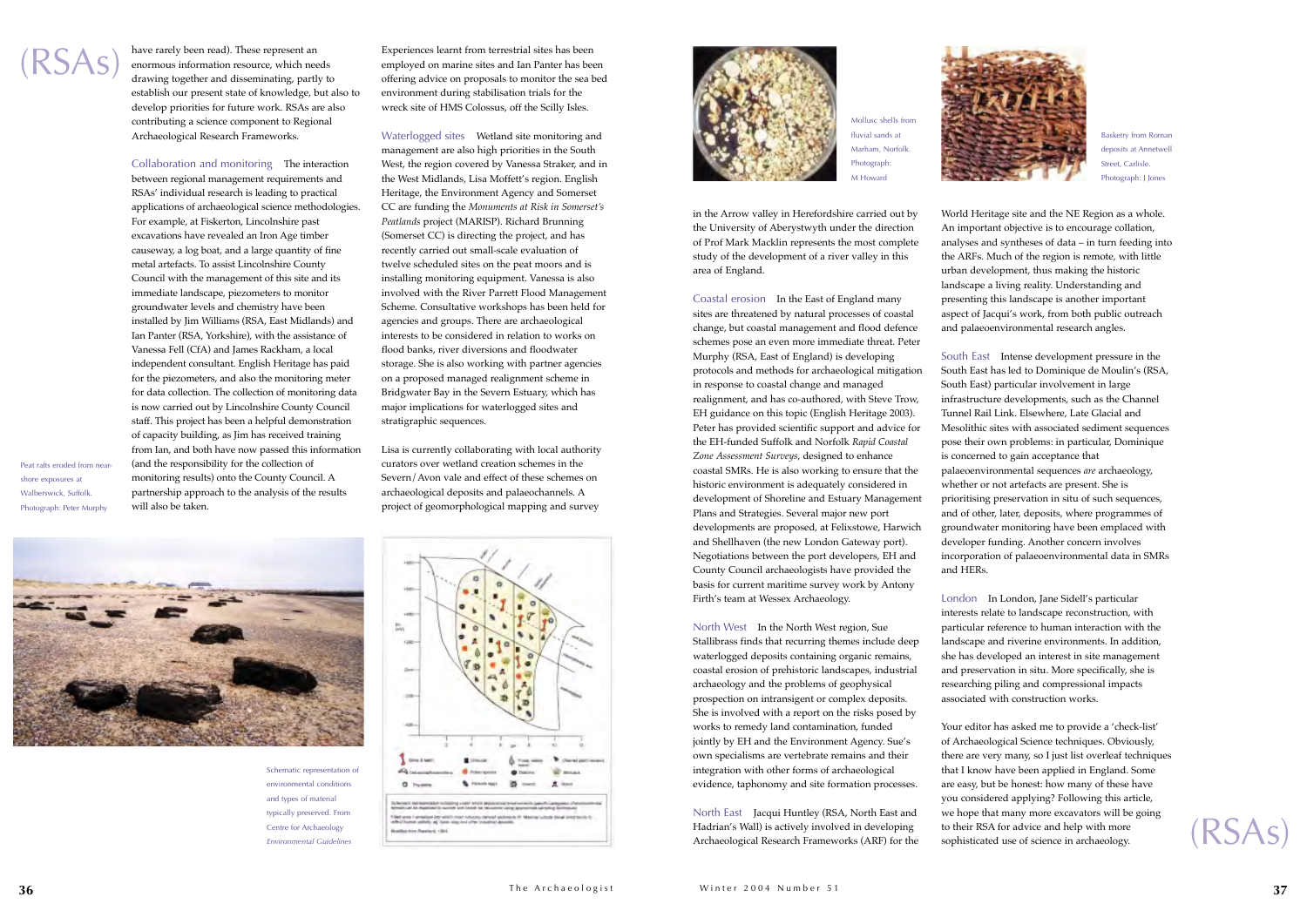current levels, increasing them by inflation. Useful suggestions were received that Council wishes to discuss over the next year with a view to bringing in some alterations in 2005, particularly to make the system simpler (and so cheaper) to administer.

Council would like to thank all the members who responded to the consultation. Renewal notices have been circulated, so please do continue to support the Institute to enable it to continue to advance the profession as a whole.



| <b>Analytical technique</b>            | <b>Main applications/information</b><br>gained on                                  | <b>Analytical technique</b>                      | Main applications/information<br>gained on                                                                                   |                                                | New members                                                                                                                                            |                                                                                                                                                                         |                                                                                  |
|----------------------------------------|------------------------------------------------------------------------------------|--------------------------------------------------|------------------------------------------------------------------------------------------------------------------------------|------------------------------------------------|--------------------------------------------------------------------------------------------------------------------------------------------------------|-------------------------------------------------------------------------------------------------------------------------------------------------------------------------|----------------------------------------------------------------------------------|
| Large mammal bone<br>Small mammal bone | Hunting and farming economies<br>Palaeoecology, dating                             | Elemental analyses<br>(eg ICPMS)                 | Site prospection, location of<br>activity areas                                                                              |                                                |                                                                                                                                                        |                                                                                                                                                                         |                                                                                  |
| (Pleistocene sites)                    |                                                                                    | Particle size                                    | Deposit taphonomy                                                                                                            |                                                |                                                                                                                                                        |                                                                                                                                                                         |                                                                                  |
| <b>Bird bones</b>                      | Wildfowling, domestic fowl                                                         | Augering/boreholes                               | <b>ELECTED</b><br>Establishing stratigraphy, ground-                                                                         | Member (MIFA)                                  | Associate (AIFA)<br>Laura Griffin                                                                                                                      | <b>Practitioner</b>                                                                                                                                                     |                                                                                  |
| Avian eggshell                         | Wildfowling, domestic fowl                                                         |                                                  | truthing geophysical data                                                                                                    |                                                | Angela Boyle<br>Matthew Edgeworth<br>Thomas Evans<br>Richard Moore                                                                                     | Mark Hewson<br>Kathryn Hilsden<br>Elizabeth Jones<br>Erica Macey<br>Donna Maguire<br>Paul Middleton<br>Emma Noyce<br>Mercedes Planas<br>Sandra Rowntree<br>Jim Williams | Stephen Bea<br>Jana Boulet<br>Syann Brook<br>Karen Denn                          |
| Fish bones                             | Fishing economies, trade                                                           | Magnetic susceptibility                          | Site prospection                                                                                                             |                                                |                                                                                                                                                        |                                                                                                                                                                         |                                                                                  |
| Human bone                             | Age, sex, health, pathology,                                                       | Magnetometry                                     | Site prospection                                                                                                             |                                                |                                                                                                                                                        |                                                                                                                                                                         |                                                                                  |
|                                        | demography, activity                                                               | High sensitivity caesium<br>vapour Magnetometry  | sediment sequences)                                                                                                          | Site prospection (including deep               | Simon Mortimer                                                                                                                                         |                                                                                                                                                                         | Eleanor Ghe                                                                      |
| DNA analysis                           | Relatedness, sex, microbial<br>infection                                           | Ground penetrating radar                         | Site prospection (eg in urban                                                                                                |                                                | Andrew Pearson                                                                                                                                         |                                                                                                                                                                         | Eliza Gore<br>Chris Healey<br><b>Brian Hessic</b><br>Colin Lacey<br>Kate Nichols |
| Stable isotope analysis                | Diet, health, pollution,<br>geographical origins                                   | Cone penetrometry                                | locations)<br>Sediment/deposit                                                                                               |                                                |                                                                                                                                                        |                                                                                                                                                                         |                                                                                  |
| Lipids, proteins                       | Uses of ceramics, uses of raw<br>materials                                         |                                                  | characterisation: this is a<br>standard geotechnical technique                                                               |                                                |                                                                                                                                                        |                                                                                                                                                                         |                                                                                  |
| Insects                                | Palaeoecology (beetles,                                                            | Dipwells – hydrology                             | Wet site monitoring                                                                                                          |                                                |                                                                                                                                                        |                                                                                                                                                                         | Christopher<br>lan Travers                                                       |
|                                        | chironomids), economy (dung                                                        | Dipwells – chemistry, pH, Eh Wet site monitoring |                                                                                                                              |                                                |                                                                                                                                                        |                                                                                                                                                                         | <b>Brian Verity</b><br>Lynne Walm                                                |
| Crustaceans                            | beetles, grain weevils)<br>Palaeoecology (ostracods),<br>economy (crabs, lobsters) | Radiocarbon dating<br>(inc. AMS)                 | Dating organic materials,<br>employing modelling to enhance<br>calibration precision                                         |                                                |                                                                                                                                                        |                                                                                                                                                                         |                                                                                  |
| Foraminifera/                          | Palaeoecology (mainly coastal                                                      | Palaeomagnetic dating                            | Dating sediments, fired clays                                                                                                |                                                |                                                                                                                                                        |                                                                                                                                                                         |                                                                                  |
| Thecamoebans<br>Molluscs               | sites)<br>Palaeoecology, economy (edible                                           | Luminescence dating<br>(eg OSL)                  | Dating inorganic sediments<br>and deposits                                                                                   |                                                |                                                                                                                                                        |                                                                                                                                                                         |                                                                                  |
|                                        | species)                                                                           | Dendrochronology                                 | Dating wood                                                                                                                  |                                                |                                                                                                                                                        |                                                                                                                                                                         |                                                                                  |
| Nematodes/other parasites              | Human health                                                                       | X-raying all Fe objects                          | Artefact detection                                                                                                           |                                                |                                                                                                                                                        |                                                                                                                                                                         |                                                                                  |
| Diatoms                                | Palaeoecology, salinity, organic<br>pollution                                      | Investigative conservation                       | Technological data                                                                                                           | <b>TRANSFERS</b>                               | Member (MIFA)<br>Edward Impey<br>Robert Masefield<br>David Parham<br>Ronan Toolis                                                                      | Associate (AIFA)<br>Simon Carlyle<br>Daniel Elsworth<br>Helen Martin<br><b>Richard Meager</b>                                                                           | <b>Practitioner</b><br>Leo Heatley<br>James Moore<br>Elizabeth Pe                |
| Charred seeds/fruits                   | Crop production and processing,                                                    | Ceramic/lithic petrology                         | Sourcing clays and stone, trade                                                                                              |                                                |                                                                                                                                                        |                                                                                                                                                                         |                                                                                  |
|                                        | palaeoecology                                                                      | Slag analyses                                    | Technology                                                                                                                   |                                                |                                                                                                                                                        |                                                                                                                                                                         |                                                                                  |
| Uncharred seeds/fruits                 | Palaeoecology, crop production<br>and processing                                   | Sampling for micro-slags                         | On-site activities                                                                                                           |                                                |                                                                                                                                                        |                                                                                                                                                                         |                                                                                  |
| Wood and charcoal                      | Palaeoecology, wood technology                                                     |                                                  |                                                                                                                              |                                                | Colin Wallace                                                                                                                                          | Elizabeth Rowe                                                                                                                                                          |                                                                                  |
| Pollen and spores<br>(palynology)      | Palaeoecology; farming; uses<br>of plant materials                                 | Peter Murphy<br>RSA East of England              |                                                                                                                              |                                                |                                                                                                                                                        |                                                                                                                                                                         |                                                                                  |
| Phytoliths                             | Palaeoecology, uses of plant<br>materials                                          |                                                  |                                                                                                                              |                                                | IFA membership subscription                                                                                                                            |                                                                                                                                                                         | Mem                                                                              |
| Soil micromorphology                   | Soil development history,<br>deposition, use of space                              |                                                  | English Heritage 2002 Environmental Archaeology A guide to<br>the theory and practice of methods, from sampling and recovery | Following the consultation on subscriptions, a |                                                                                                                                                        |                                                                                                                                                                         |                                                                                  |
| Soil/sediment X-raying                 | Soil/sediment taphonomy and<br>fine stratigraphy                                   | 2002/01 Swindon                                  | to post-excavation Centre for Archaeology Guideline                                                                          |                                                | narrow majority $(57%)$ voted in favour of keeping<br>subscriptions based on income category as opposed                                                |                                                                                                                                                                         | Nicky Gar<br>in his third                                                        |
| Mineralogy                             | Sourcing materials, deposit<br>taphonomy                                           | Environment English Heritage Guidance Swindon    | English Heritage 2003 Coastal Defence and the Historic                                                                       |                                                | to membership grade. There were strong feelings<br>about the rates paid in each subscription bracket,<br>and as a result Council voted to maintain the | Archaeolo<br>and is lool<br>year. He h<br>$-1 -$                                                                                                                        |                                                                                  |

|                                                        | ian.panter@english-heritage.org.uk                     |
|--------------------------------------------------------|--------------------------------------------------------|
| Jacqui Huntley (North-East) j.p.huntley@durham.ac.uk   | Jane Sidell (London) j.sidell@ucl.ac.uk                |
| Lisa Moffett (West Midlands)                           | Sue Stallibrass (North-West) sue stallibrass@liv.ac.uk |
| lisa.moffett@english-heritage.org.uk                   | Vanessa Straker (South-West)                           |
| Dominique de Moulins (South-East). d.moulins@ucl.ac.uk | vanessa.straker@english-heritage.org.uk                |
| Peter Murphy (East of England)                         | Jim Williams (East Midlands)                           |
| peter.murphy@english-heritage.org.uk                   | jim.williams@english-heritage.org.uk                   |
|                                                        |                                                        |

Ian Panter (Yorkshire)

| $\blacksquare$<br><b>INJ</b> |  |  |
|------------------------------|--|--|
|                              |  |  |

| <b>Practitioner (PIFA)</b><br>Stephen Beach<br>Jana Boulet<br>Syann Brooks<br>Karen Dennis<br>Eleanor Ghey<br>Eliza Gore<br>Chris Healey<br><b>Brian Hession</b><br>Colin Lacey | <b>Student</b><br>Paul Bevan<br>Dean Bolton<br><b>Timothy Duckett</b><br>Mara Durst<br>Deborah Elliott<br>Nikki Farquhar<br>Nicky Garland<br>George Geddes<br>Oliver Good                                                                                                                                                                                                                                                       | Afffiliate<br>Philip Carpenter<br>Matthew Chandler<br>Trudie Cole<br>Paul Cort<br><b>Richard Cruse</b><br>Rosemary Hooker<br>Stella Jackson |  |
|---------------------------------------------------------------------------------------------------------------------------------------------------------------------------------|---------------------------------------------------------------------------------------------------------------------------------------------------------------------------------------------------------------------------------------------------------------------------------------------------------------------------------------------------------------------------------------------------------------------------------|---------------------------------------------------------------------------------------------------------------------------------------------|--|
| Kate Nicholson<br>Christopher Smith<br>lan Travers<br><b>Brian Verity</b><br>Lynne Walmsley                                                                                     | Timothy Howard<br>Anne Locke<br>Patrick MacPhail<br>Rebecca Mann<br>Philip Richardson<br>Matthew Smith<br>Gemma Stevenson<br>Tina Tapply<br>Robert Webley<br>Leanne Whitelaw                                                                                                                                                                                                                                                    |                                                                                                                                             |  |
| <b>Practitioner (PIFA)</b><br>Leo Heatley<br>James Moore<br>Elizabeth Penman                                                                                                    |                                                                                                                                                                                                                                                                                                                                                                                                                                 |                                                                                                                                             |  |
|                                                                                                                                                                                 | <b>Members news</b><br>Nicky Garland (student member 2639) is currently<br>in his third year studying History and                                                                                                                                                                                                                                                                                                               |                                                                                                                                             |  |
|                                                                                                                                                                                 | Archaeological Studies at the University of Kent<br>and is looking to move on to a masters degree next<br>year. He has been digging for the Colchester<br>Archaeological Trust during vacations for the last<br>three years, clocking up about six months on site<br>excavation. He is particularly<br>interested in Roman Britain<br>and has done a dissertation<br>on the Boudiccan destruction<br>of Colchester. He hopes to |                                                                                                                                             |  |
|                                                                                                                                                                                 | carry on with part-time<br>excavation while finishing<br>studies, eventually moving<br>into an archaeological career.                                                                                                                                                                                                                                                                                                           |                                                                                                                                             |  |

### TRANSFERS **Member (MIFA) Associate (AIFA) Practitioner (PIFA)**